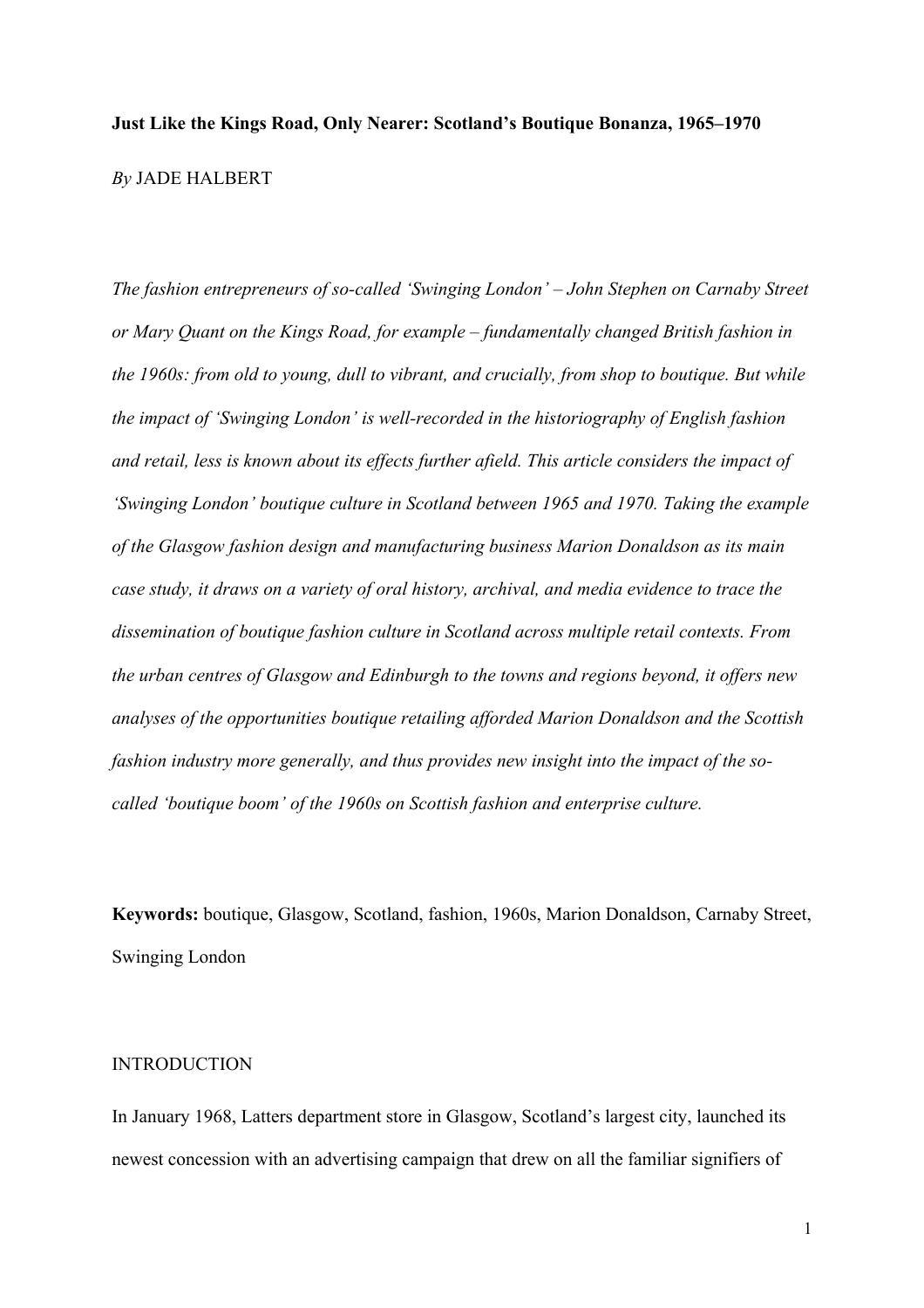'Swinging London' and Carnaby Street: a psychedelic bubble-font logo, five young women in miniskirts draped over a convertible sports car, each posed as though in frantic motion momentarily paused, and below it all a hectic paragraph of 'swinging' patois:

JUST IN is the super and newest boutique in Glasgow. Groovy music adds to the fun…and it's fun all the time at JUST IN because it's that kind of place. Latters created JUST IN downstairs in their smooth Royal Exchange Square fashion salon especially for the slick young set. Girls going places go first to JUST IN…the boutique where buying clothes is fun. JUST IN clothes are styles which go everywhere and certainly straight into the wardrobes of the cleverest dollies. Swing straight into the fashion merry-go-round with the in-gear you buy at JUST IN. Go-anywhere clothes at prices you'll love are modelled for you by Glasgow's top dollies, so come round for a good look!

These powerful tropes – the dynamic imagery, flashy vernacular, and florid hyperbole – are familiar to all historians of 1960s fashion culture; they permeated fashion media then and have transcended the decade, remaining potent in retellings and in the collective memory today. As Mark Donnelly has argued, the 1960s has 'left a legacy that refuses to go away. The semiotics of the sixties, the fashions, the music, the flower-power aesthetic, have never been far from the surface of contemporary culture.<sup>1</sup> This enduring legacy of its distinctive 'pop' culture has formed an intoxicating mythology around the 1960s, obscuring its quotidian realities and allowing for what Donnelly describes as 'imagined territory to be fought over, malleable material to be constructed, analysed, critiqued and pulled apart again.'2 In challenging blithe acquiescence to 'imagined territory', or unquestioning subscription to the *perception* of the 1960s, Christopher Breward has called for 'a reconsideration of the work of 1960s fashion designers, retail entrepreneurs and consumers themselves'; in this way, it is possible to decipher the hyperbole and reach a clearer and more informed understanding of this most exciting and vibrant of fashion decades.<sup>3</sup>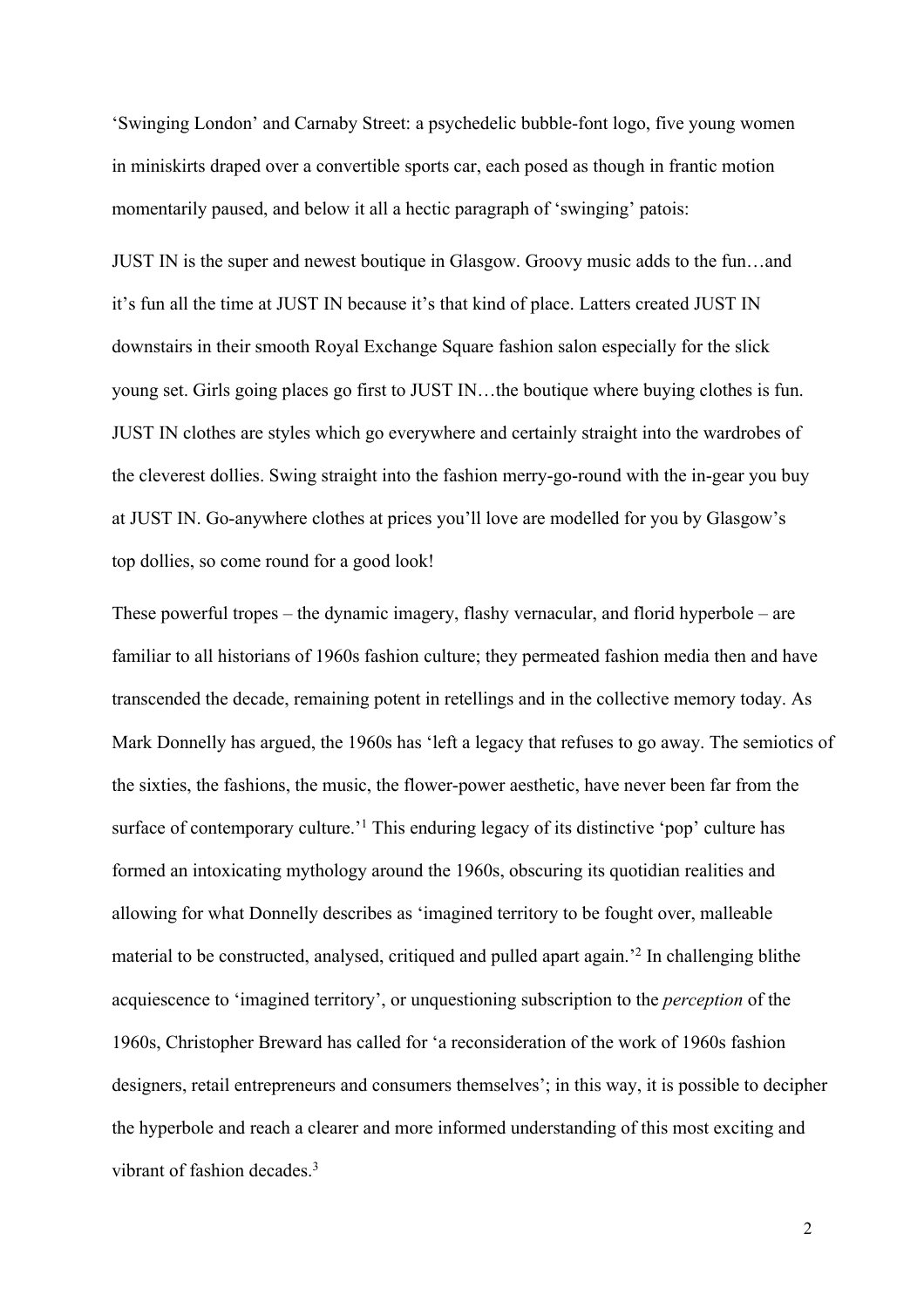This article seeks to answer that call, and thus prioritises fashion designers, retail entrepreneurs and consumers in its primary evidence. Through examination of oral historical, archival, and contemporary media sources, and taking the Glasgow-based fashion design business Marion Donaldson as its central case study, it looks beyond hyperbole and hype to trace the dissemination of 'Swinging London' boutique culture across multiple Scottish retail contexts – from the boutiques and department stores of Glasgow and Edinburgh to the high streets of Falkirk and Motherwell and back again – between  $1965$  and  $1970<sup>4</sup>$  It begins by identifying and defining how the boutique concept was understood (and misunderstood) in Scotland, before moving on to examine encounters between the Scottish fashion design and retail sectors in the example of Marion Donaldson and the boutiques (and later department store boutique concessions) that sold its clothes, thereby bringing clarity to the commercial transactions that were fundamental to the success of 1960s fashion entrepreneurs, but which have been mostly absent in existing accounts of creative retail cultures in post-war fashion business. Finally, by reconciling the well-known histories of 'Swinging London' and Carnaby Street with the lesser-known histories of fashionable Scotland in the same period, this article argues for a reappraisal of the Scottish sixties, and establishes new perspectives from which to both acknowledge and appreciate the significance of the 'swinging' boutique and its legacy in the history of Scottish fashion and enterprise culture.<sup>5</sup>

# **'**DO LET'S REMEMBER – IT'S ONLY A SHOP'

The boutique concept as it is now understood originated in London's Carnaby Street and was established by independent fashion retailers catering to a flamboyant (predominately male and often homosexual) market.<sup>6</sup> According to Richard Lester, the first acknowledged boutiques – Vince Man's Shop (opened at 5 Newburgh Street in 1954), and His Clothes (opened at 19 Beak Street in 1957) – 'represented substantial departures from what had gone before.'7 The influence of John Stephen, the Glaswegian entrepreneur and owner of His Clothes cannot be overstated; he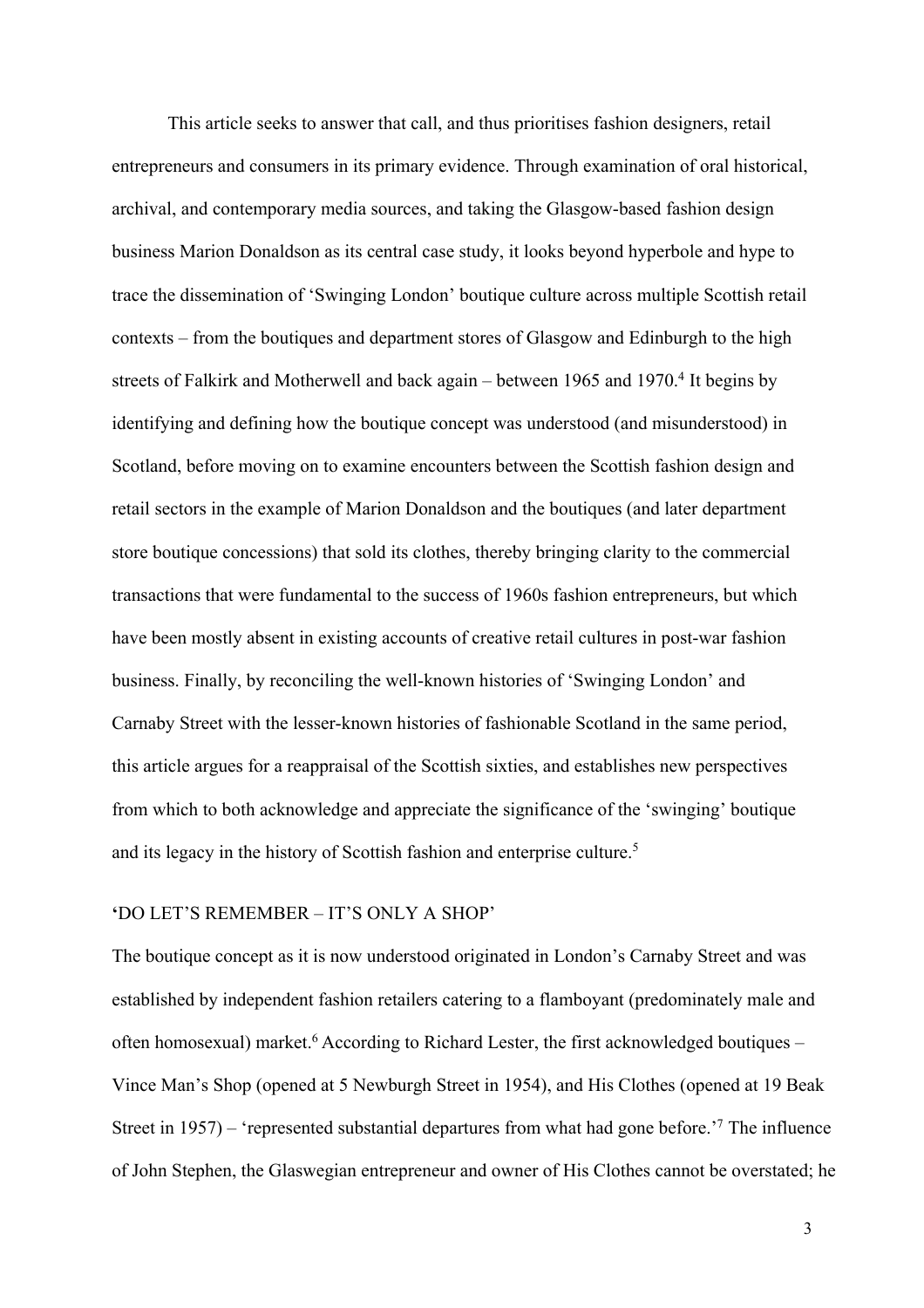was a pioneer of retail innovation and a talented marketer. As Lester notes, Stephen 'employed designers of his own age to ensure that every rapid and subtle change in fashion was catered for, his shop assistants were the same age as the clients, and the boutique played the latest music, non-stop. […] [it] became the menswear boutique that was copied across London, eventually across the country.'8 From His Clothes, Stephen built a boutique empire; by 1966 he owned 22 boutiques selling both men's and womenswear in the Greater London area, with nine on Carnaby Street alone, earning him the epithet 'King of Carnaby Street'.<sup>9</sup> Stephen, alongside his King's Road counterpart Mary Quant, and others, inspired a generation of enthusiastic amateur 'boutiquers' who were eager to enter the fashion fray. Thus, an exciting shift in retail was initiated – one that was youth-led and exuberant, and a direct challenge to the stuffy retail establishment and its 'bridge-playing matrons with fat Pekineses' who had reigned over high streets since the nineteenth century.<sup>10</sup>

Thanks to the rise of youth television and print media, by the middle of the 1960s information about the latest fashions was communicated much more quickly than before and thus the boutique concept was disseminated from Carnaby Street across the country at rapid pace, empowered and sustained by the sizeable youth demographic and its considerable spending power.11 While fashion magazines and weekend colour supplements clamoured to report on the latest trends, in some other sectors of the media the response was lukewarm. *Drapers' Record*, for example, was filled with boutique-related editorial split between complaints about the invasion of unprofessional incomers, and joy at the fresh direction in the trade.12 'Boutiques,' enthused Felix, *Drapers'* roving reporter in October 1965, 'are springing up in towns all over Britain like Chinese restaurants. More and more young people are taking the plunge into retailing with their own fashion ideas.<sup>'13</sup> Despite Felix's positive spin on the boutique movement, the Editor's letter in the same issue was rather less amiable: 'Smart public relations seems to have obscured the sad little fact that a boutique is in fact just another word (a French one at that) for a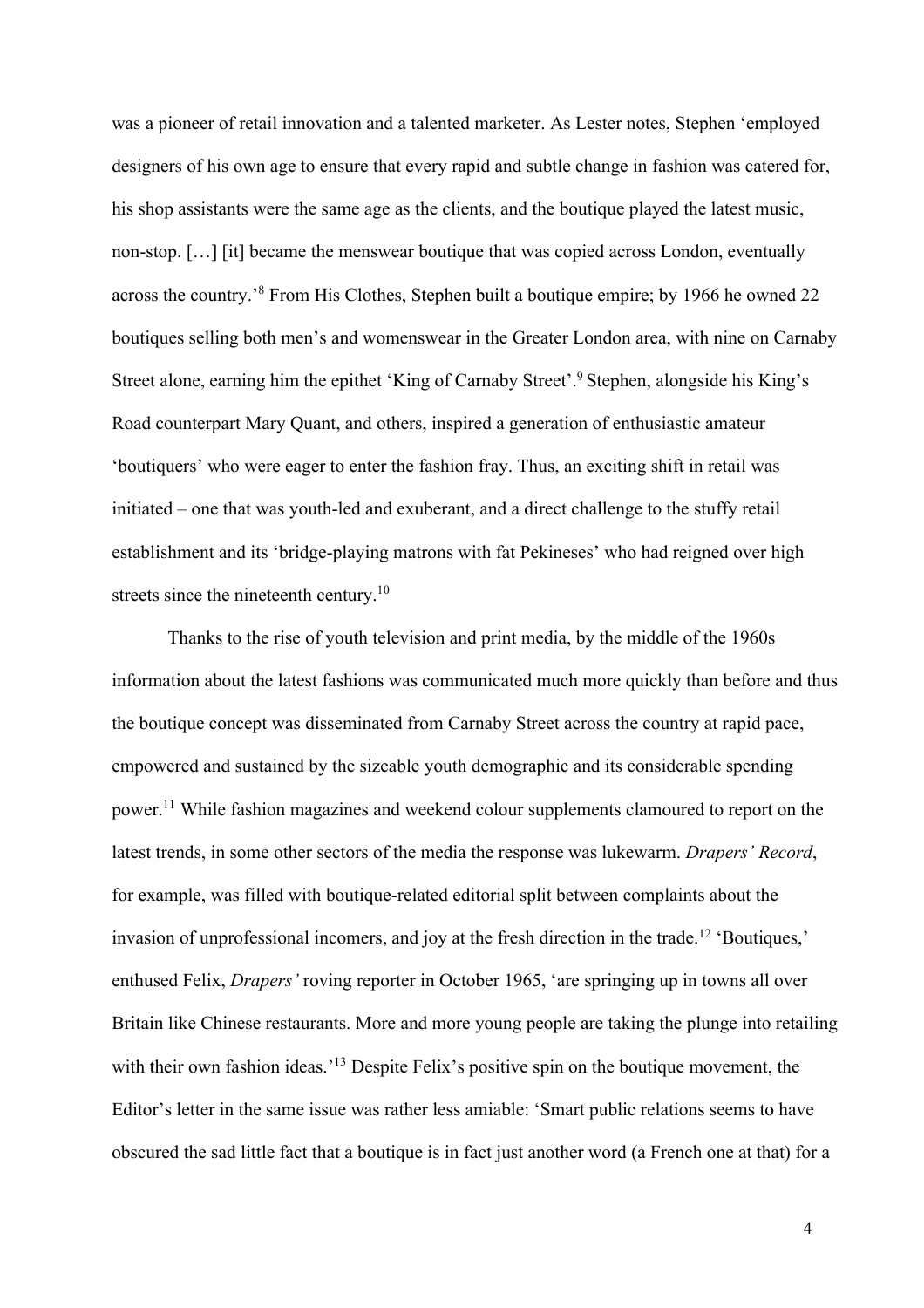small shop. We have a suspicion that more and more boutiques are being started by people whose experience of retailing is hazy or even non-existent. In many cases, it seems they feel too superior to admit they are actually becoming shopkeepers. There is a slight air of having-thechums-around-for-coffee sound about the longer word. But do let's remember – it's only a shop. $14$ 

By January 1966, 'Swinging London' – including Carnaby Street and its wild coterie of boutique mavericks, posturing peacocks, and dolly birds – teetered on the edge of a global media phenomenon.15 The national media had long since embraced 'op' and 'pop', and dedicated acres of print to John Stephen, Mary Quant and the rest, but in Scotland all was much as it had been ten years before. Here, the conservative press clung to tradition, usually confining fashion editorial to stiff reports on elite Paris and London designs for the increasingly irrelevant social season.16 One typical *Glasgow Herald* article of January 1966 praised the latest 'old guard' presentations from the likes of Sir Norman Hartnell and Charles Creed, and noted with approval that, 'so far as they are concerned, Courrèges and so much that he is responsible for [namely the mini-skirt, which the *Herald* maintained was 'simply indecent'] might never have been.'17 The tabloid *Evening Times*, meanwhile, treated youth fashion as a joke; one cartoon of 1966 shows two friends, one wearing a mini dress emblazoned with the iconic tri-colour target motif and below the caption: 'Sandra says, "If ye go to the pub wi' that dress, Deirdre, they'll throw darts at ye!"'<sup>18</sup>

One Glasgow newspaper, however, did embrace the rise of youth fashion. The *Evening Citizen* was among the city's top-selling tabloids, and was especially popular with a younger audience.19 In January 1966, it launched a new weekly column, 'Scene 66' which aimed to tell all about pop, people, clothes, and clubs. Written by twenty-one year old girl-about-town, Elizabeth Lyon, 'Scene 66' began with a manifesto that captured the spirit of ascendant youth culture: 'We the with it, young, in-touch, trend-setting set are the pacemakers. Oh, we're always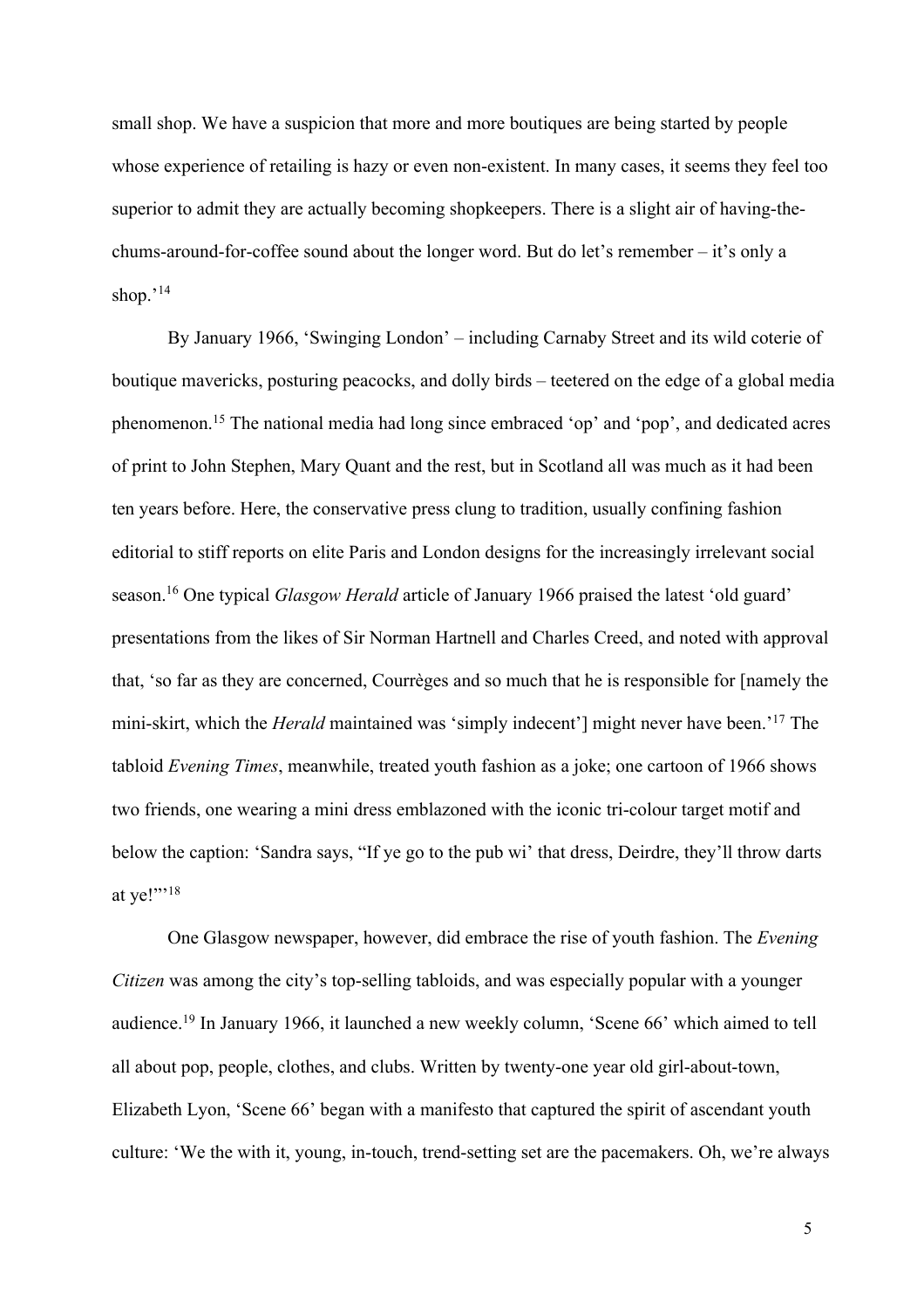making news. We have practically taken over the telly with pop, the rag trade with pop, we're pirating the seas with pop, hitting the stock exchange and getting OBEs for contributing to the export drive.<sup>'20</sup> As part of its initiative to embrace its young readership, 'Scene 66' ran a competition to win £50 worth of 'mod' clothing. The clothes were described as 'offbeat mixtures of the newest clothes in Glasgow supplied by Wallis, Fraser Sons, Pettigrews and Jaeger.'21 This was far from the cutting edge of 'swinging' fashion and retail, but it was the best available in Glasgow. Like its media, Scotland's retailers remained largely in denial about the shifting landscape of British fashion and its turn to a youth market; as such, there was very little opportunity for young Scots to participate in the new fashion wave beyond the 'vicarious consumption' offered by mail order and home dressmaking.<sup>22</sup> They were excluded from the pleasures of the new boutique culture; the tactile enjoyment of shopping, the opportunity for stylistic experimentation, and the leisurely saunter and display provided by a Saturday afternoon spent at ease browsing in boutiques.

Despite the lack of material connection to the most up-to-date London fashions, 'Scene 66' did its best to keep its young readership abreast of the latest style and pop news. Lyon often travelled to London to report on the Carnaby Street atmosphere, the shopping, and the trends. Very quickly, primed by the effervescent national media and their local 'Scene 66', Glasgow's young people were desperate to experience boutique culture for themselves and to dress as flamboyantly as their Carnaby Street counterparts. They wanted everything they had been promised: to buy all the up-to-the-minute clobber they saw in magazines like *Honey* or *Petticoat,* or worn by Cathy McGowan on *Ready Steady Go!* and crucially, somewhere to buy it all.

# GLASGOW: GETTING IN GEAR

In March 1966 there was a frenzy on the pages of 'Scene 66' induced by the opening of In Gear, a new boutique on Gibson Street in Glasgow's bohemian west end, hyped and celebrated by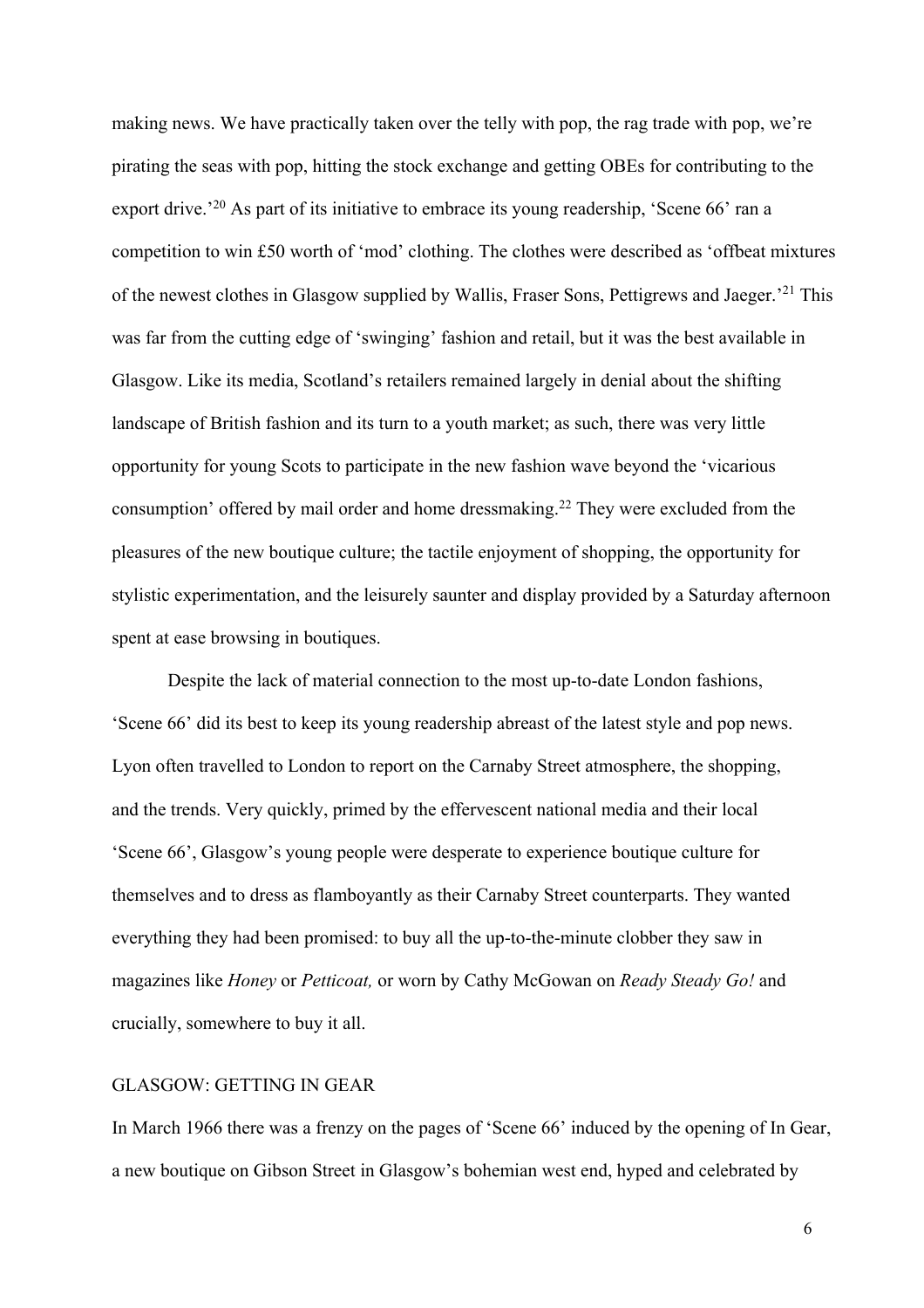Lyon as the city's first 'real live' boutique.<sup>23</sup> This fanfare for In Gear, however, was not wholly deserved. A few months earlier on 19 January 1966, 31-year-old Edward McCullough had opened Modrock, a boutique on Lambhill Street in the mainly industrial Kinning Park area of the city. McCullough had launched Modrock with a riotous public performance by the local band the Beatstalkers (so wild it made front page news the following day) and recruited Bruce McClure to design Modrock's fashion range.<sup>24</sup> McClure, a local celebrity and choreographer of BBC's *Stramash!* music show (similar to the national *Ready Steady Go!),* considered himself a connoisseur at the cutting-edge of fashion. His responsibilities at *Stramash!* included dressing The Stramashers, the show's troupe of dancing girls, and in an interview with the *Evening Times*, he waxed lyrical about his superior instinct for seizing the zeitgeist: 'We don't follow London. When London gets a new dress style, it's already dead for us [...] We're always on the lookout for something new.'25

*Ready Steady Go!* had made a star of its stylish teenage host, Cathy McGowan, and had sent thousands of eager young Londoners and their pay packets flocking to boutiques to copy her clothes.<sup>26</sup> McCullough sought to emulate that success by using McClure's reputation and connections at *Stramash!* as a launchpad for his own enterprise. Unhappily, however, he failed. Despite his calculated entry into the boutique world, Modrock was unsuccessful and seems to have made little impact, with some sources suggesting it closed as early as the summer of 1966. <sup>27</sup> Its unfashionable and out-of-the-way location must certainly have been a factor in its rapid downfall, but it is also compelling to consider other factors that may have limited its success – among these must surely be lack of press attention and promotion, not least its glaring and unexplained absence on the hallowed pages of Elizabeth Lyons' 'Scene 66'.

In contrast to Modrock, In Gear enjoyed extensive flattering coverage. As the Hirsts prepared for opening in March 1966, Lyon interviewed Ann; she started by giving her own insider perspective of boutique culture: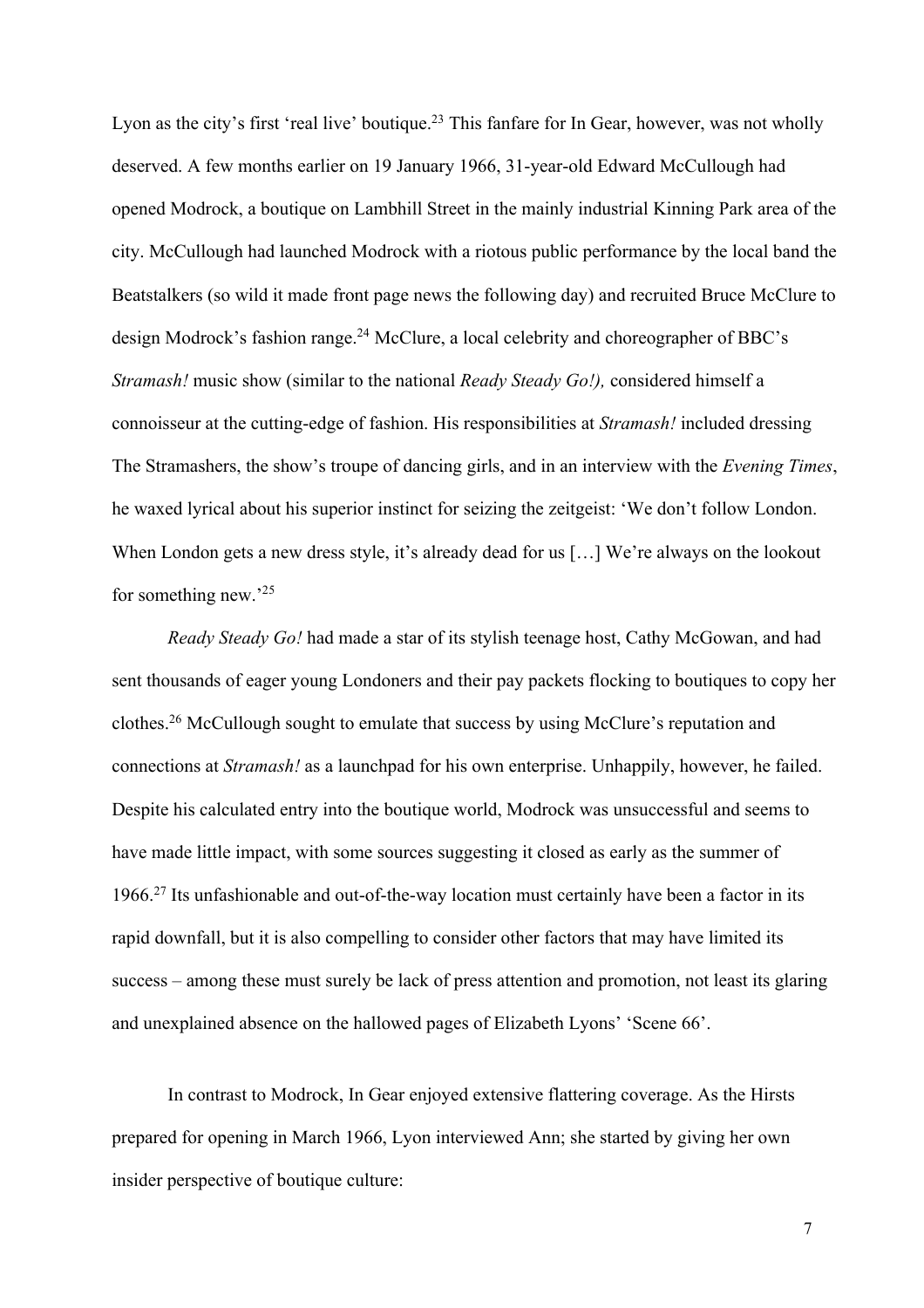Here in Glasgow there is a lot of uninformed talk about boutiques. A boutique is a little shop that sells clothes and the kit to go with them. There is pop music and there are pop girls and you try on everything, and there is a certain ambiance you can't explain. Soon a real live boutique is to open in Glasgow's West End. Just like a Carnaby Street – King's Road boutique. […] The brains, money, and hammers and nails are Ann and Gerald Hirst's. On April 4 they are launching IN GEAR [sic] in Gibson Street, in the heart of what they hope will flower into Glasgow's Chelsea. Ann Hirst – she's the brains – is 23, an ex-drama student, a mother and a housewife. She's pretty and shy and nice. 'I want the shop to be fun. I want shopping to be fun. Like going through someone else's wardrobe. You can try on all the clothes, and you don't have to buy anything unless you want to. I should hate anyone to buy anything they didn't want.'28

This interview, as well as emulating the hyperbolic chummy turn in journalism that characterised coverage of 'Swinging London', also emphasised and endorsed Ann Hirst's boutique credentials; she was 23 and 'pretty and shy and nice', the opposite, we might suppose, of Edward McCollough. It also offered readers a clear definition of what Lyon considered a 'real live' boutique to be: a fun place run for young people by young people, where everyone could try on the latest fashionable clothes without intrusion or pressure to purchase.

Unlike Edward McCollough, Ann Hirst conformed to the ideal image of the archetypal boutique entrepreneur, and she shared, as Marnie Fogg has put it, 'values and practices with customers'.29 The Hirsts understood fashion and the importance of aspiration; they decorated In Gear in high boutique style with a completely white interior and a vibrant window mural, and stocked it full of clothes by new exciting fashion designers including André Courrèges, Ossie Clark, and Jean Varon, alongside more affordable stock house brands such as Dollyrockers and Susan Small (Figure 1). Their privileged position as insiders, their status as enthusiastic amateurs (therefore, authentic), and the general informality of how business was run at In Gear was fortunate for Marion (1944 –) and David Donaldson (1943 –) (Figure 2) who had recently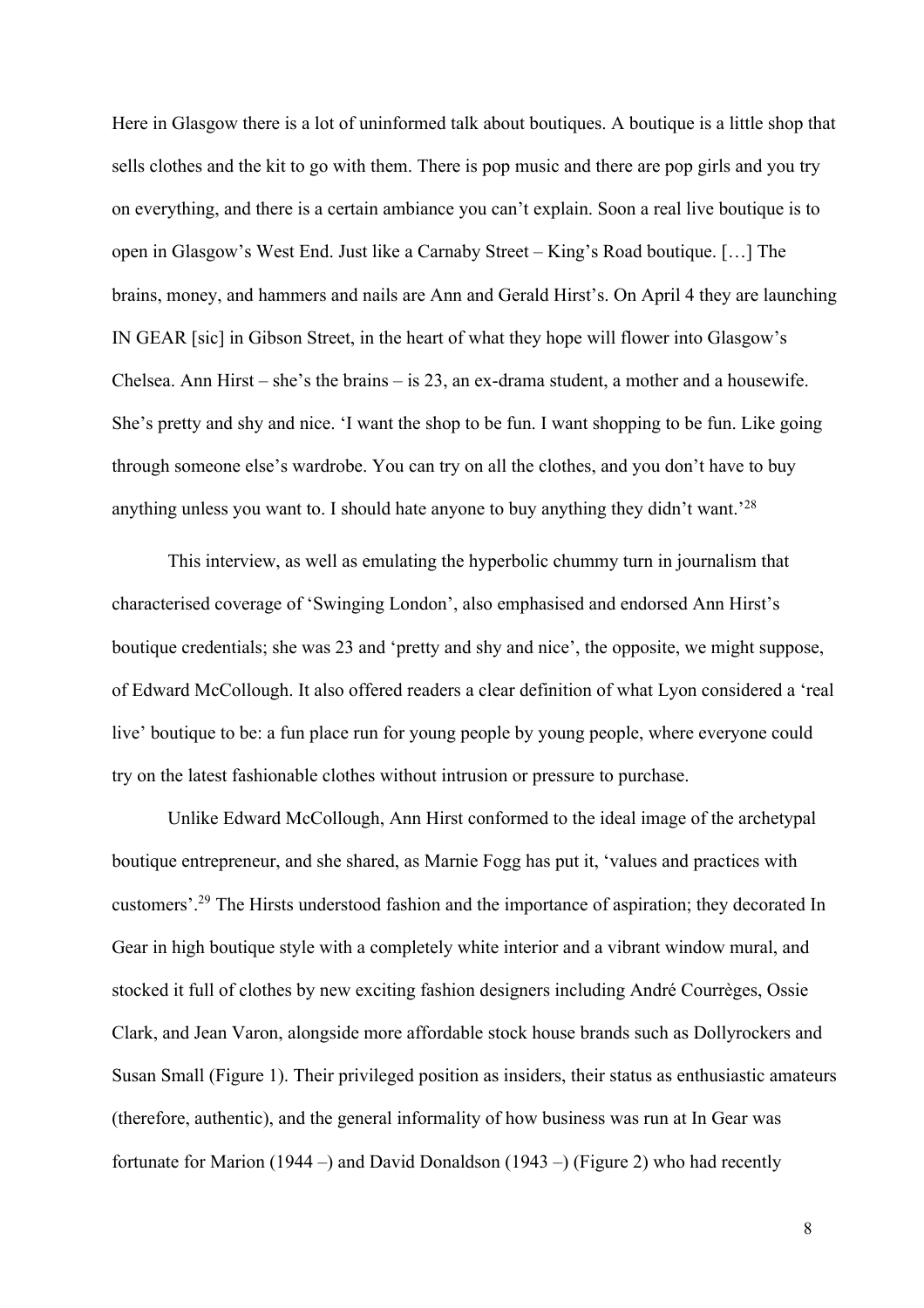returned home to Glasgow from London, inspired by the exciting clothes and vivid, psychedelic colours they had seen and worn during their six months in the capital. Their plan was to set up a cottage industry making the kind of clothes they had seen on Carnaby Street but which they knew could not be found on Sauchiehall Street (Figure 3). The day after their return they made a beeline for In Gear, and in interview, they remembered their first encounter with Ann and Gerald:

*David*: We drive over to Gibson Street – we'd heard there was this boutique opening – we stop outside this boutique, which was to become In Gear.

*Marion*: That's right, and we knocked on the window – it wasn't even open – we knocked on the window and said 'Hello! We're designers from London, we were wondering if you would like some of our clothes?' And they went, 'Eh, yes!' Because they were actually even greener than we were. Or maybe as green as we were. And I remember Ann kind of looked at us and said, 'Well, actually, these purple bell bottoms that you're wearing, do you do things like that?' And I said, 'Yes, sure, of course!' So, 'We'll have some of them!' And it was actually…as simple as that. They were looking for people who could actually supply clothes, because they had actually bought things from Ossie Clark and various other really expensive designers in London. And they hadn't a clue, actually, what they were going to sell. And that was it, we actually said, 'Yes, we can do that'.

*David*: We nipped down to Arnott's [a department store on Argyle Street] and bought curtain fabric and brass zips, you know, big ring-pull zips. […] Basically, literally, we run out and buy some fabric and make up these trousers.<sup>30</sup>

Fortunately, the Hirsts were excited by that initial delivery and agreed to stock Marion Donaldson clothes on a sale or return basis. It was a successful arrangement for both parties.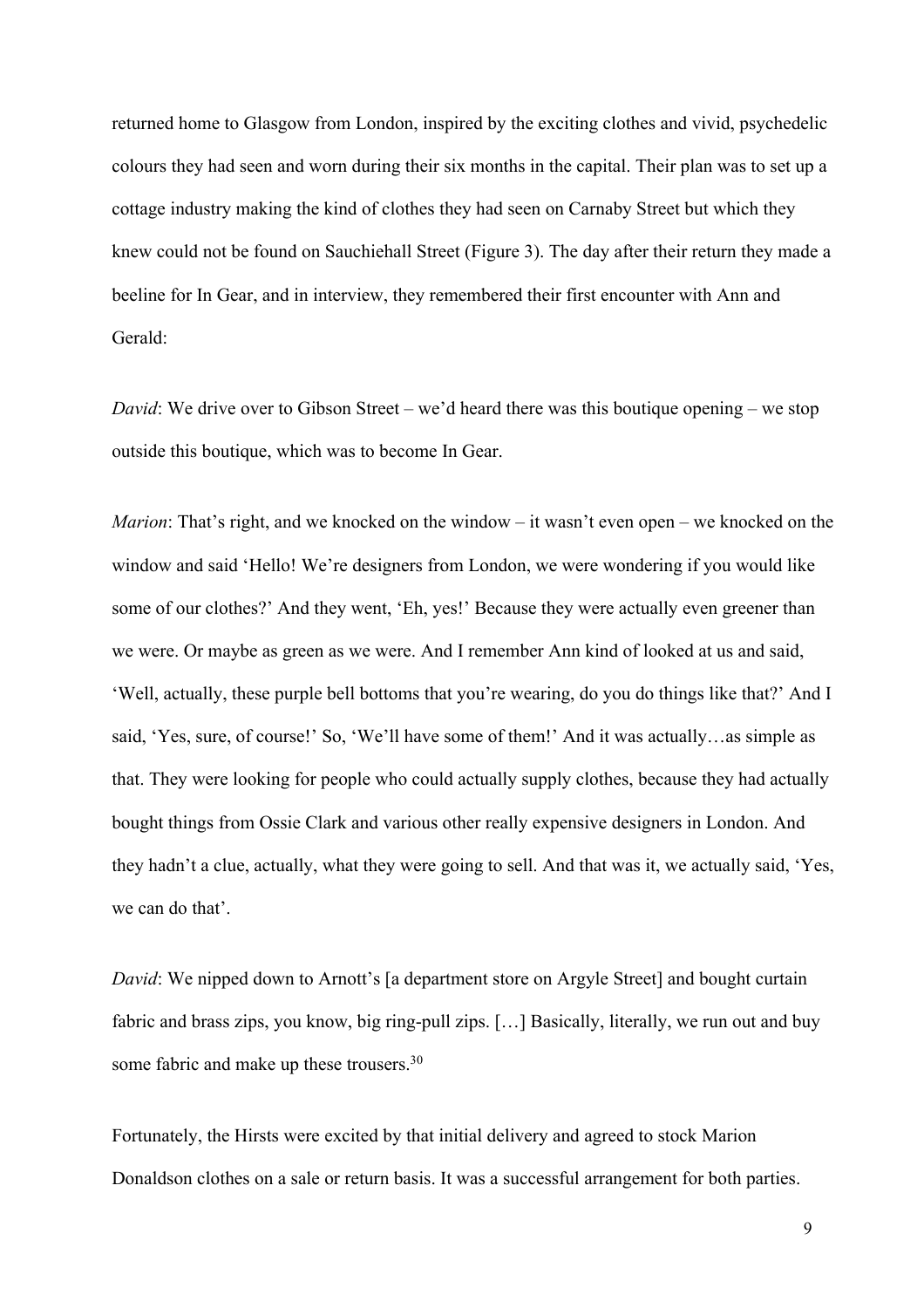Marion Donaldson was immediately popular at In Gear, and the Donaldsons were able to make enough money every week to continue purchasing fabric and making clothes at their kitchen table in the evenings and at weekends.

Within weeks, Marion was being promoted in the press as 'Scotland's Mary Quant', and by the summer of 1966 the Donaldsons were confident that their cottage industry was profitable. If they could find another customer, and replicate their success at In Gear, they would be able to leave their part-time day jobs and work at building Marion Donaldson full-time.<sup>31</sup> Duplicating their approach at In Gear, they travelled forty miles by bus to a new boutique in Edinburgh with a suitcase full of Marion Donaldson clothes and asked the owner if he would like to stock their designs. Togs for Togs on Edinburgh's Hanover Street was a much bigger boutique than In Gear, and as Marion and David remembered, it was a dynamic space:

*Marion*: I mean the shop was really mobbed...it was really crowded because it was kind of exciting, it had different things, […] like coloured tights. […] I can't remember any of the labels, but he actually had a better assortment of merchandise [than In Gear].

*David*: He was on the money, you know? That shop was pulling them in [...] You couldn't see the shop for people!

*Marion*: Absolutely...he had the tight ribbed polo necks, he had great trousers, great belts, coloured tights which was, you know, a real thing then. Purple tights, orange tights, pink tights. And it just literally took off like a rocket. It was the most amazing success that shop, in no time at all $^{32}$ 

The owner of Togs for Togs placed an order for 60 Marion Donaldson dresses, payment on delivery, to be delivered in two weeks. That initial order sold out within two days and the owner was on the phone pleading for more stock: a repeat order was placed – to be delivered immediately. This second order meant that Marion and David were pushed to find a Cut Make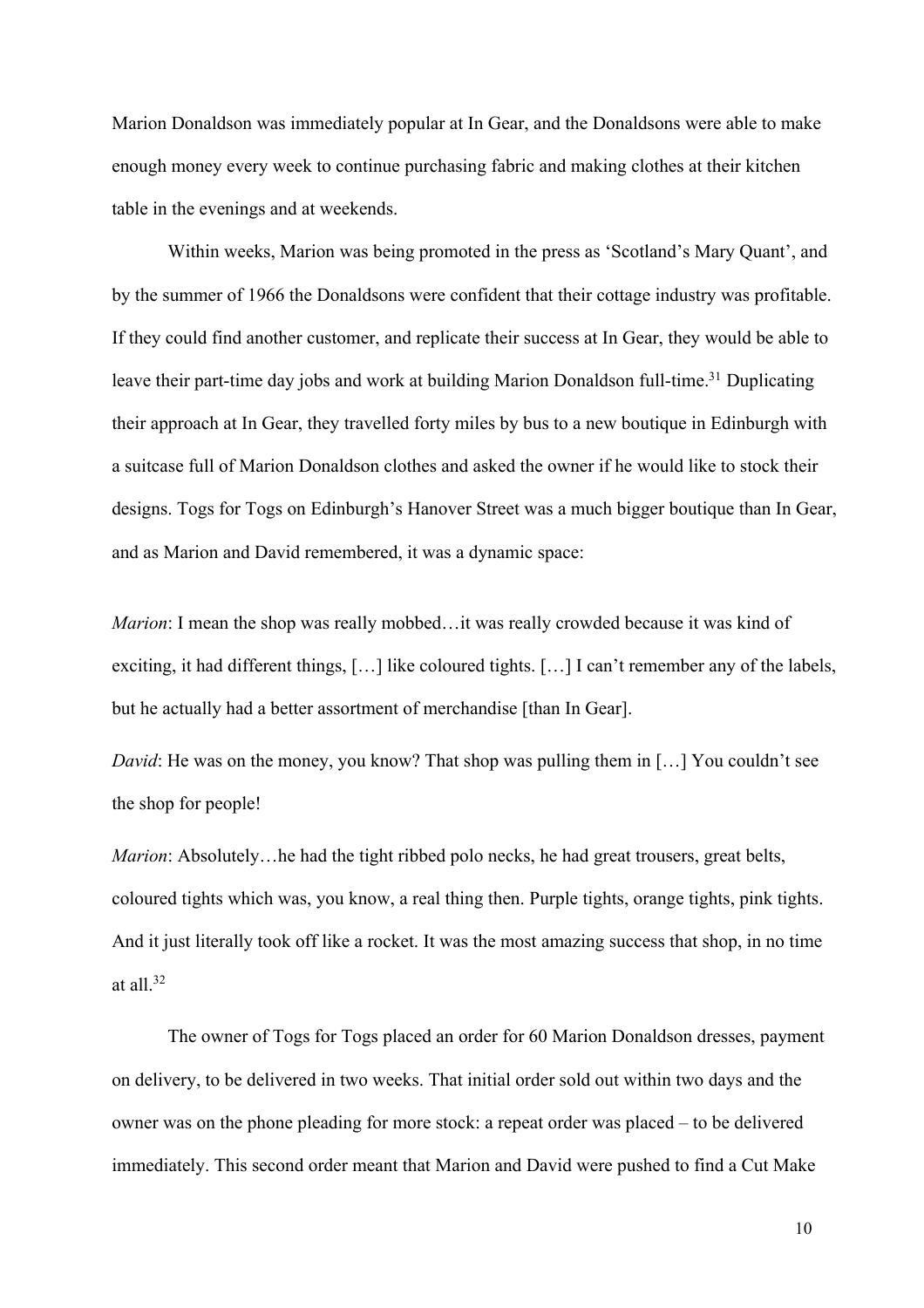Trim (CMT) factory that would manufacture their clothes for them, and thus the success of Togs for Togs meant success for Marion Donaldson in turn, quickly elevating the company from kitchen table production and cottage industry to factory sourcing and formal fashion business.

These fruitful business transactions, first at In Gear and then at Togs for Togs demonstrate in microcosm the critical incubating function fulfilled by independent boutique retail in the shifting and challenging environment of 1960s fashion business. In this case, boutique encounters afforded Marion and David Donaldson the opportunity to sell their designs and grow a viable fashion business inside Scotland; the profitable existence of such a business would have been unimaginable at the start of the 1960s. It was through encounters with boutiques that Marion Donaldson had gained access to the vast youth and young professional markets that clamoured for the novelty of new fashions with every weekly wage and thus sustained their nascent business.<sup>33</sup> There was profitable synergy between Marion Donaldson and its boutique retailers and through this Marion and David were afforded the space to learn their trade and their craft, to make mistakes and to experiment with their aesthetic, all the while steadily growing their business. None of this would have been possible had they attempted to sell their first home-made designs in a traditional retail environment.

By 1968 Marion and David Donaldson had enough boutique customers in Scotland to keep themselves and the factory making their clothes busy. Togs for Togs was a sensation in Edinburgh, opening a second then a third branch in quick succession. In Glasgow, In Gear was joined on Gibson Street by Campus, and on Byres Road (also in the student-populated west-end of the city), Aquarius opened selling 'ethnic' curiosities alongside fashionable fripperies. Aberdeen's Chapel Street had the wittily-named Gone to Chapel Street as well as The Place, a discotheque-come-boutique opened by the pirate radio disc jockey Stuart Henry.<sup>34</sup> In Edinburgh, Togs for Togs faced competition from Pacesetters, Stella Nova, and Unit One, while in Falkirk Go Gal sold everything the fashionable provincial teen could want. In Airdrie, Thinkle Peep was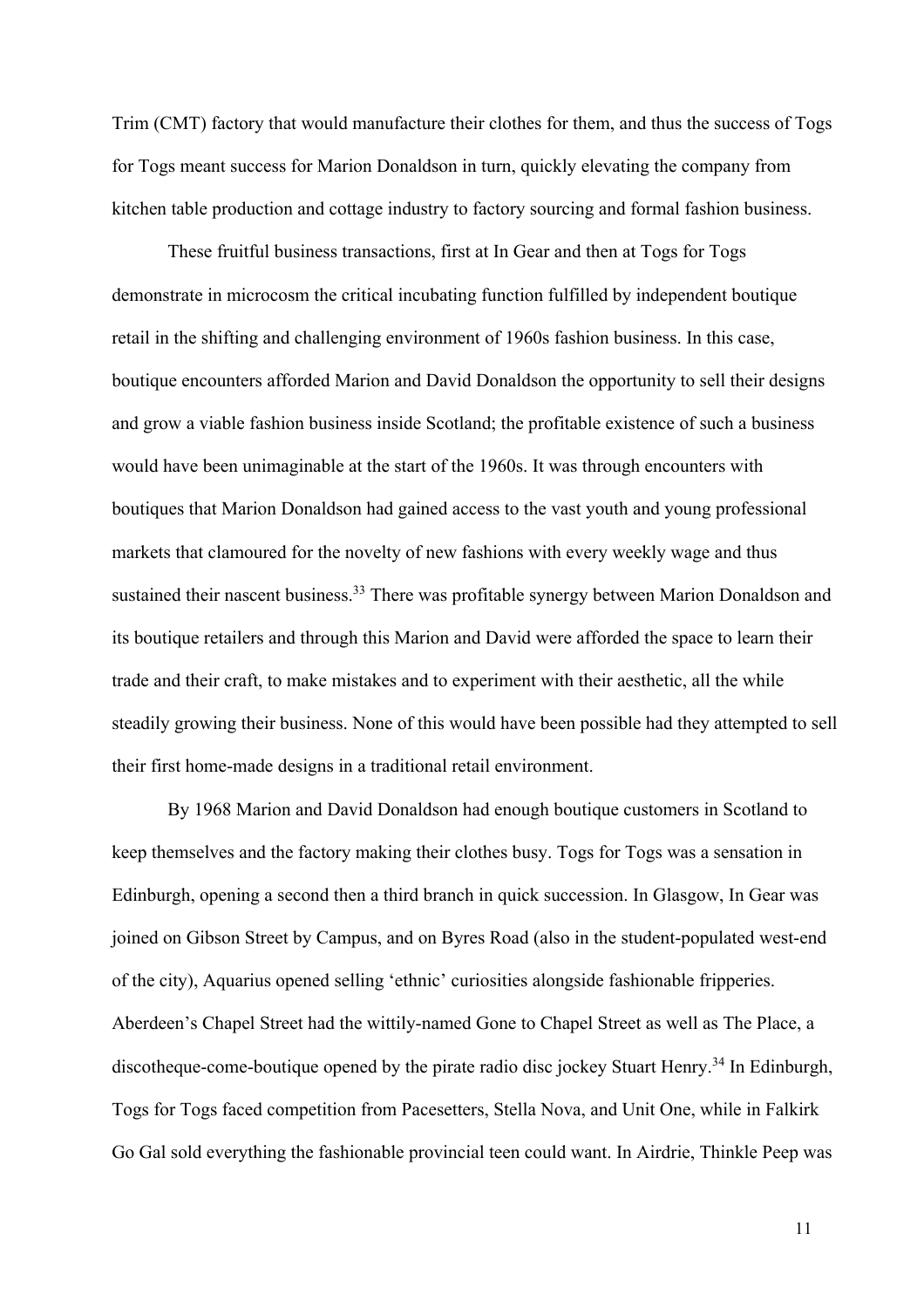the place to be, in Hamilton it was Boutique 263, in Shotts and Motherwell Angie's Boutique reigned supreme (Figure 4), while in Cumbernauld, Dip Boutique dominated the scene.<sup>35</sup> All over the country, aspiring boutique entrepreneurs followed suit, running as Sonia Ashmore puts it, 'like miners to a goldrush' to join in with a national boutique bonanza that some sources estimate was bringing in £5 million a year for its proprietors in London alone.<sup>36</sup>

Such was the glut of boutiques being opened, in 1967 *Petticoat*, the popular fashion magazine aimed at teenage girls, ran a double-page editorial, 'So You Want to Open Your Own Boutique', which was an attempt to balance optimism with practical and cautionary advice. 'If you want to live dangerously, business-wise,' wrote Phillipa Sidney, *Petticoat's* careers editor, 'opening your own boutique (because you love clothes, have fashion flair, and a few hundred pounds in the bank) should be your first choice.'37 Sidney interviewed several boutique owners, including Vanessa Denza, owner of the successful Knightsbridge boutique, Vanessa Frye, to give her readers some idea of the tough reality of running a successful boutique, including the pitfalls of shoplifting and overlooking manufacturers' 30-day credit terms. Included in this editorial was Denza's breakdown of the costs of running a typical 'country' boutique which set out in stark terms the initial capital and business acumen required to run a viable fashion emporium. Denza's budget detailed 'all sorts of items the unwary probably never thought of', and was explicit about the potential returns, detailing in this case a miserable profit forecast of £226 from a projected turnover of  $£13,520.<sup>38</sup>$ 

# FROM CARNABY STREET TO SAUCHIEHALL STREET

In Glasgow, Dalys on Sauchiehall Street was one of the most prominent and prestigious department stores, and in her overview of the British fashion industry in the 1960s, the journalist Roma Fairley described in evocative terms the store and its affluent clientele: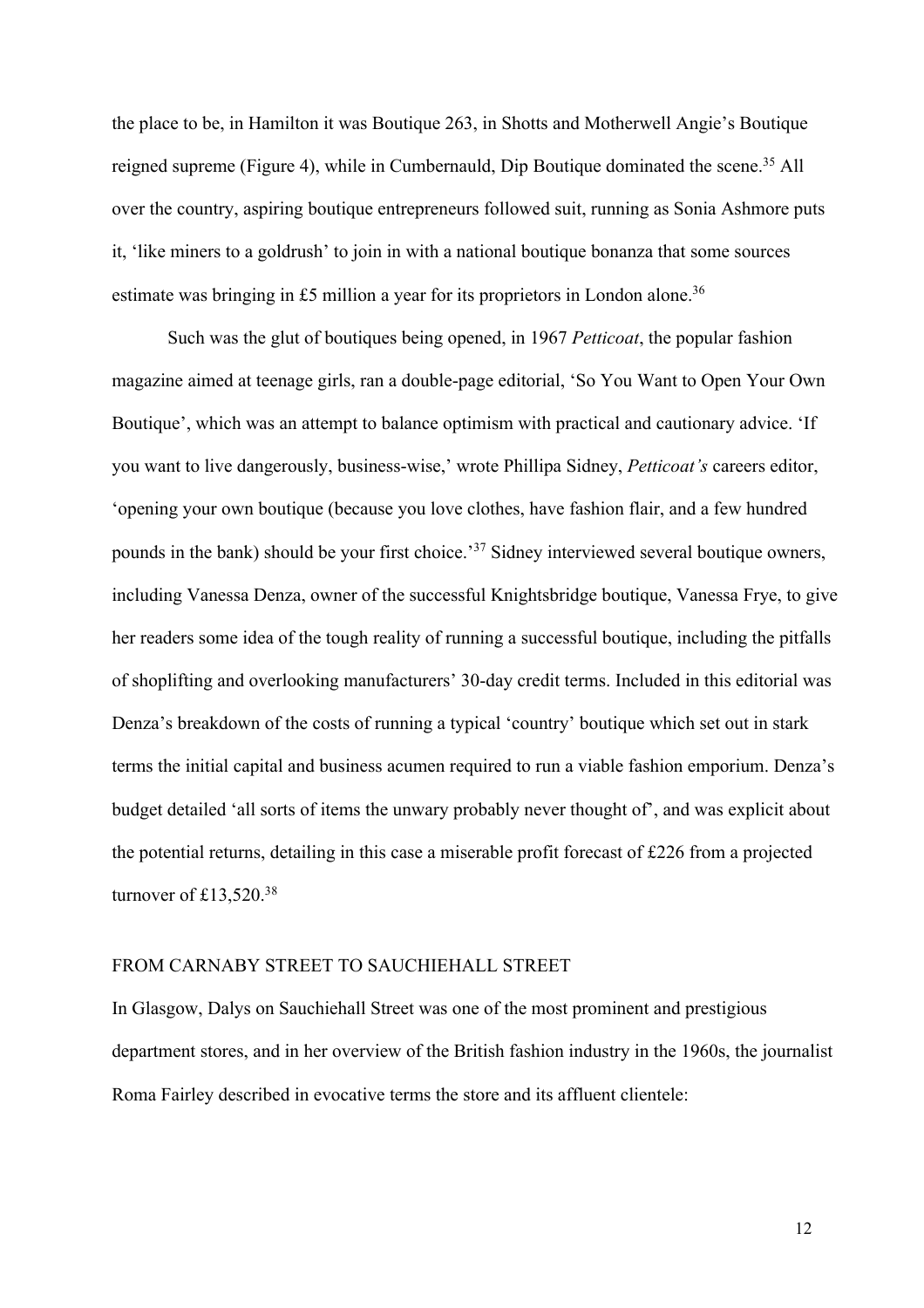To my friends and me, Dalys was a palace. We would stop in front of the big windows and breathe in the warm, perfumed smells that wafted out as the doors swung open and shut. Women we supposed to be very rich would come out, flushed from afternoon tea, talking in the refined accents of Glasgow's fur cape district, Kelvinside. Then we would move on, suddenly bored. We were young and Dalys was old.<sup>39</sup>

Despite this exclusive and conservative reputation, Dalys had recognised the shift to boutique-style retailing and the ascendency of the youth market relatively early, opening its Miss Daly Boutique in December 1965. There was no mention of this in the local press, but *Drapers' Record* did publish a brief notice, reporting that: 'the boutique is handling outerwear for career girls, office workers and the daughters of Dalys shoppers'. <sup>40</sup> While Dalys' move towards the younger market was astute, there is little evidence to indicate that they actually sold cutting-edge or fashionable boutique-style clothes; instead, conservative dinner dresses and twinset-andsensible-skirt outfits dominated their sales brochures.<sup>41</sup> Dalys' adoption of boutique culture (in nomenclature if not in material terms) foreshadowed a considerable shift in business strategy that was only just beginning, but which would shape Scottish department stores for the remainder of the decade and beyond.

Unlike in London, where the rise of boutiques had taken department stores and other established retailers by surprise, in Glasgow and Edinburgh their emergence coincided with a wider retail awakening, and as a result many department stores were able to react to and capitalise on the boutique trend almost as it happened.42 Andrew Stewart, a womenswear fashion buyer at Henderson's department store, also on Sauchiehall Street, recalled the moment in 1966 when he learned that there was a vast market to whom his department did not cater:

My boss had indicated that he was aware that there was merchandise being sold, […] which was mostly dresses, in what he considered to be garish colours and materials and make that weren't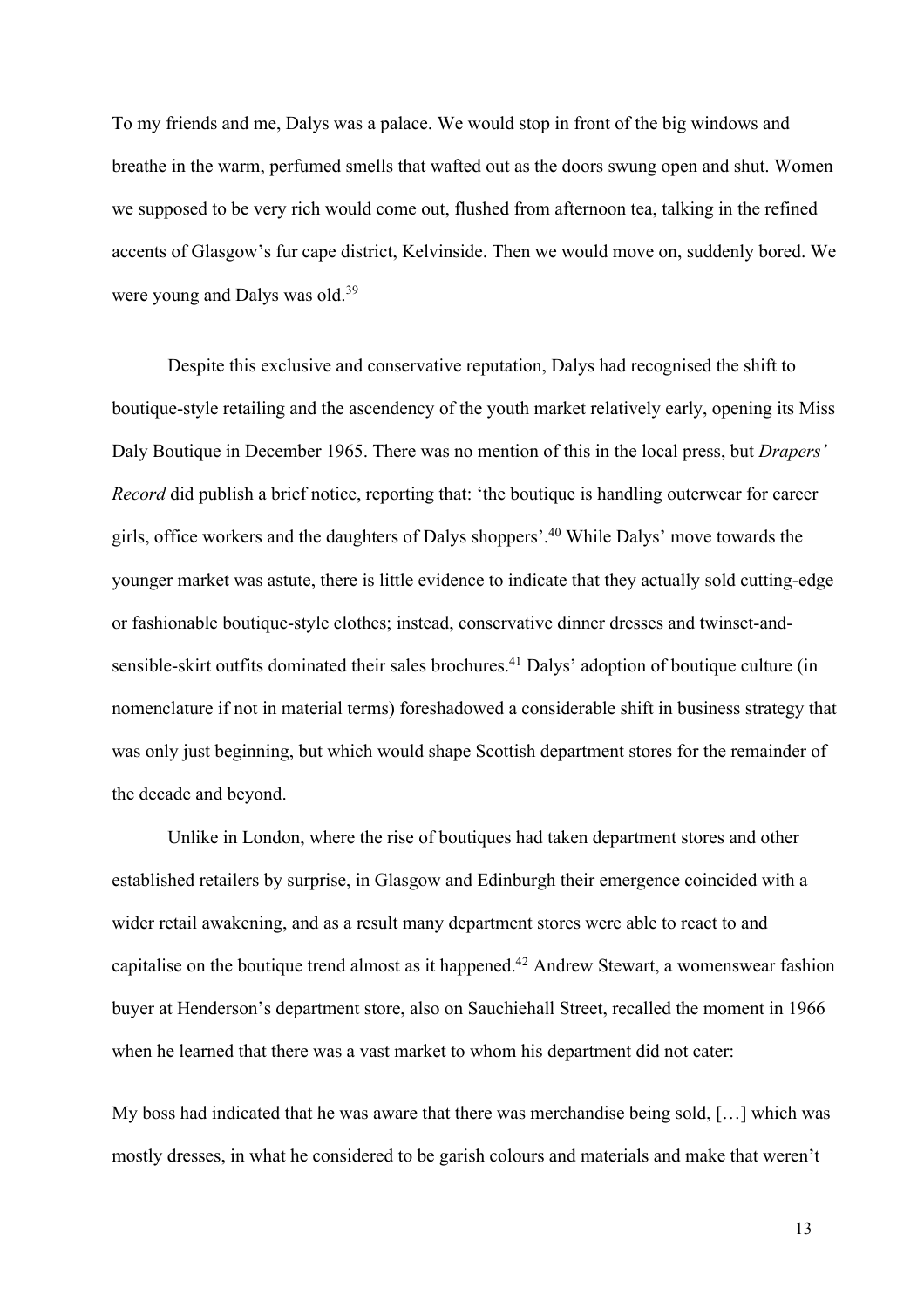*just* what we bought for our own more mature customers, but for young people. And he thought that we might be missing out in this area…although we didn't even know what the area was. Although, his colleagues, the people he worked with down in London, were saying 'It seems as though there's more business growing, increasingly in this area'.<sup>43</sup>

Joe Wilson, Andrew's boss and the owner of Henderson's, frequently visited the factories of London's rag trade to buy for his store. On one of these trips, he learned from his colleagues that the 'garish' clothes he had seen hanging by the thousand on rails in east end factories were mostly being sold in boutiques for young people. Keen for Henderson's to take part in and profit from the boutique trend, he sent Andrew to London on a reconnaissance mission to visit Carnaby Street and learn everything he could. As Andrew recalled in interview:

Carnaby Street was I think about a couple of dozen outlets, mostly run by or owned or influenced by John Stephen, who came from Glasgow. I was fortunate enough to meet him a couple of times, and he was very, very supportive and helpful, and helped me get my mind around what was actually happening. The most impressive thing about these visits to Carnaby Street was how very busy it was, how all the merchandise in each of the outlets was related, so there was jewellery, there was underwear, there were shoes, dresses, coats, trousers…all connecting…so what we now think of as a boutique situation. Whereas in department stores we sold in sections or areas, so bringing all these areas together to give a look, an identity to the young person was obviously…I was aware of this.44

Henderson's was not alone. Many Scottish department stores raced to accommodate the lucrative youth market by emulating the identity of Carnaby Street-style boutiques: Darlings in Edinburgh turned its basement over to boutique-style retail with Darlings Dungeon (Figure 5) while Latters in Glasgow's Royal Exchange Square rushed to open its Just In boutique (Figure 6). At Henderson's, Joe Wilson gave Andrew instructions to design Henderson's boutique in the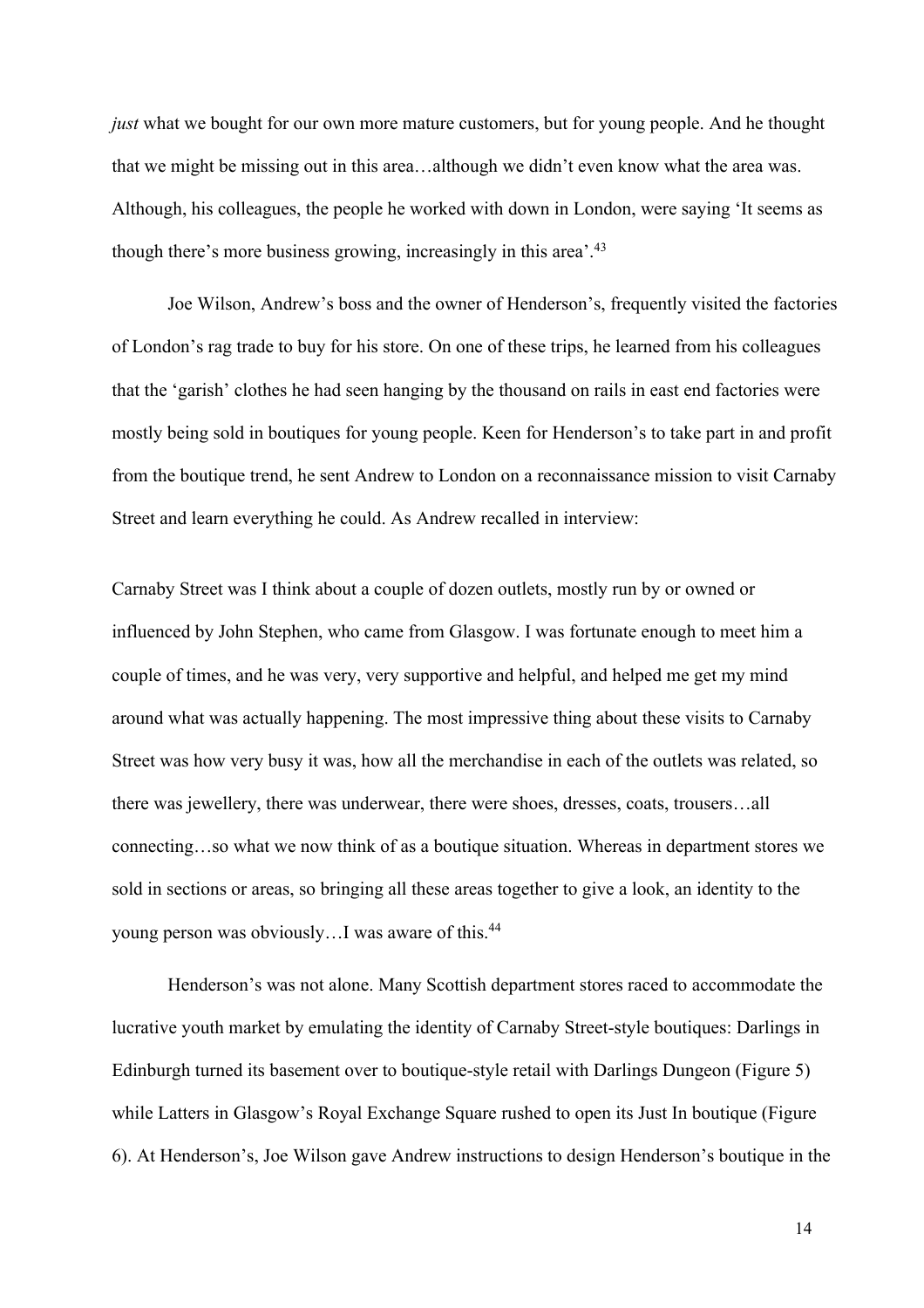image of Carnaby Street; as Andrew explained, 'he left it entirely to me to sort of recreate if possible, (ho-ho-ho!), Carnaby Street in a basement in Sauchiehall Street!'45 Andrew's basement boutique – initially christened The Mod Boutique at its launch in March 1967 before a subsequent rebrand as The Underground – was fitted out to look the part and stocked full of 'garish' clothes. Its launch was advertised in the *Evening Citizen*, which had by then entirely surrendered to the baroque vocabulary and hectic cadence of boutique vernacular:

The Mod Boutique now on the lower ground floor. The whole scene going from 9am tomorrow! Packed with young idea gear by the slickest of the new pacesetters. Fab colours, rave styles. No need to search the town. You won't find better. So come and make with the trend. And all that goes with the gear! In the same department – trendy styles in hats, bags, jewellery, and tights. It's all here! Now!' 46

One of the crucial factors that contributed to the department stores' success in developing the original boutique concept was one of the very things that had been central to earlier predictions of their decline as viable businesses: the volume of space they had available to lure young shoppers and capture their wages. As well as a constantly-evolving selection of up-to-theminute styles, many department store boutiques also had space for customers to relax and, as Andrew put it, 'mosey around'; they could spend time listening to and buying music, drinking at coffee bars, browsing the accessories departments, or testing the latest beauty trends at make-up counters.47 As Alison Adburgham noted in *The Guardian*, 'Far from being ossified, [department stores] seem to have got their second breath and are showing great adaptability to the changing climate. They have been shrewd in sizing up the new generation of young shoppers […] [and] have joined the youth game, opening young boutiques, wig bars, coffee bars, displaying merchandise for self-selection and laying on piped music where it seems to be required.'48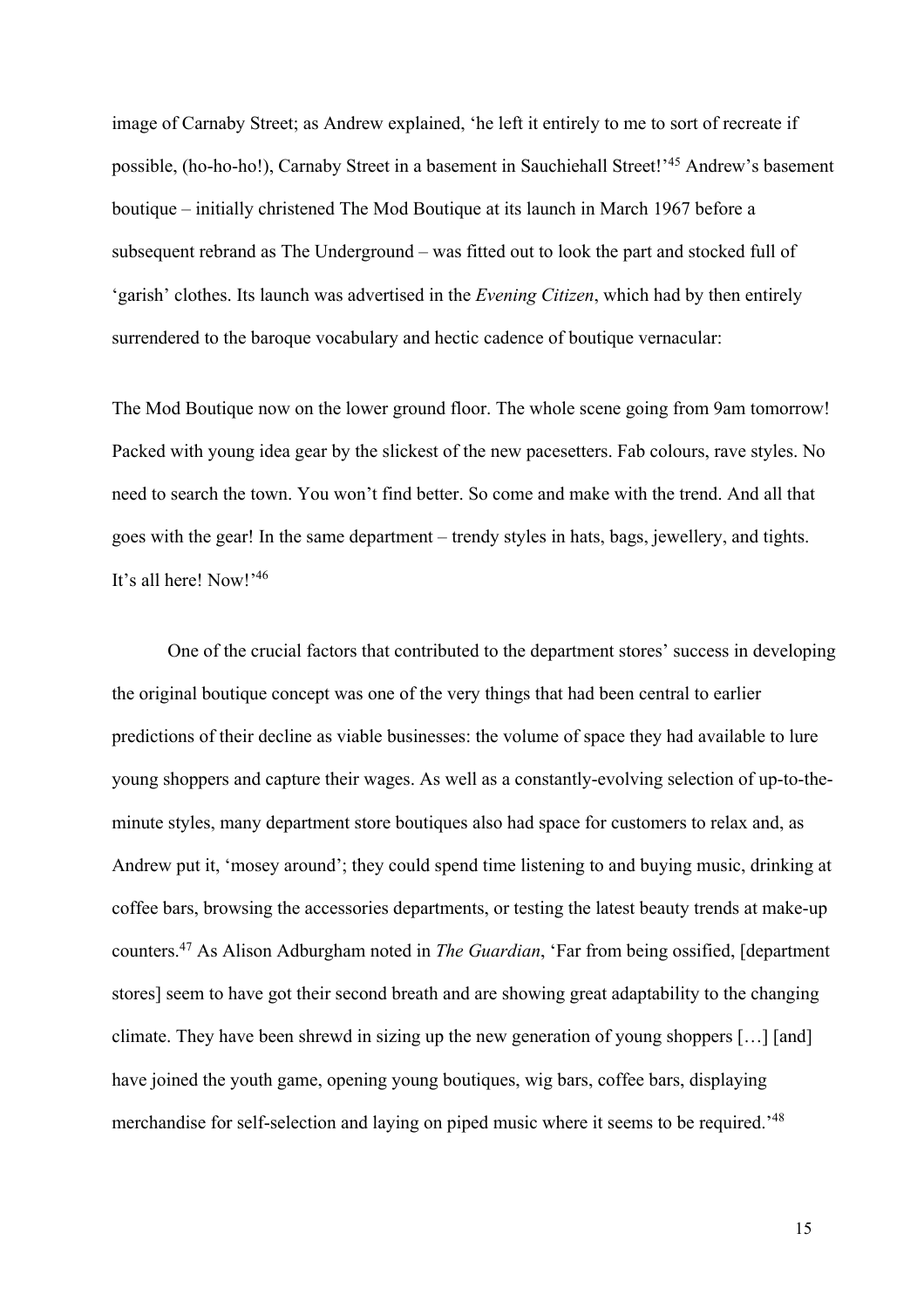While in Edinburgh, Darlings Dungeon invited customers to 'sip a cool coke…spin a cool disc…buy the coolest craziest clothes', the advertising for The Underground at Henderson's was even more explicit: 'Just like the Kings Road, only nearer' (Figure 7).<sup>49</sup> The invocation of Kings Road cool suggests that Henderson's was trying to encourage its young customers to look on The Underground as a place to pose and be seen, not exclusively a place to consume. They took the shopping-as-relaxation concept further in a subsequent campaign: 'All you have to spend is time' (Figure 8). For the first time since the rise of Carnaby Street, the boutiques had real competition, and many went out of business. What had initially been the catalyst to their success – amateurish enthusiasm and a haphazard approach to the intricacies of business – became their downfall in the face of department store professionalism.

The move of Glasgow's department stores into youth retailing brought boutique-style fashion to a much larger market sector, and their purchasing clout, healthy budgets, and the relative autonomy of buyers like Andrew Stewart was fortunate for Marion Donaldson. In early 1968 when the owner of Togs for Togs failed to pay the company £2000 he owed for previous deliveries, Marion and David withheld an order of several hundred dresses. This non-payment was a potential catastrophe, as Marion explained: 'David sent him the bill. Finally, by this time he owed us £2000 […] and he sent back the invoice with "Nuts!" at which point we thought "Oh-oh! This is us in real trouble!" And by that time, we had rails of clothes ready for sending through to Edinburgh. […] Rails of dresses that were all manufactured and had been paid for, of course. Fabric paid for, manufacturing paid for…and we were really in trouble!' 50

The Donaldsons decided that they would try to sell the unpaid-for Togs for Togs stock to Henderson's newly-opened basement boutique and in interview, Andrew Stewart was delighted to recount this episode, an 'apprehensive' Marion and a 'confident' David approaching him with a box full of samples: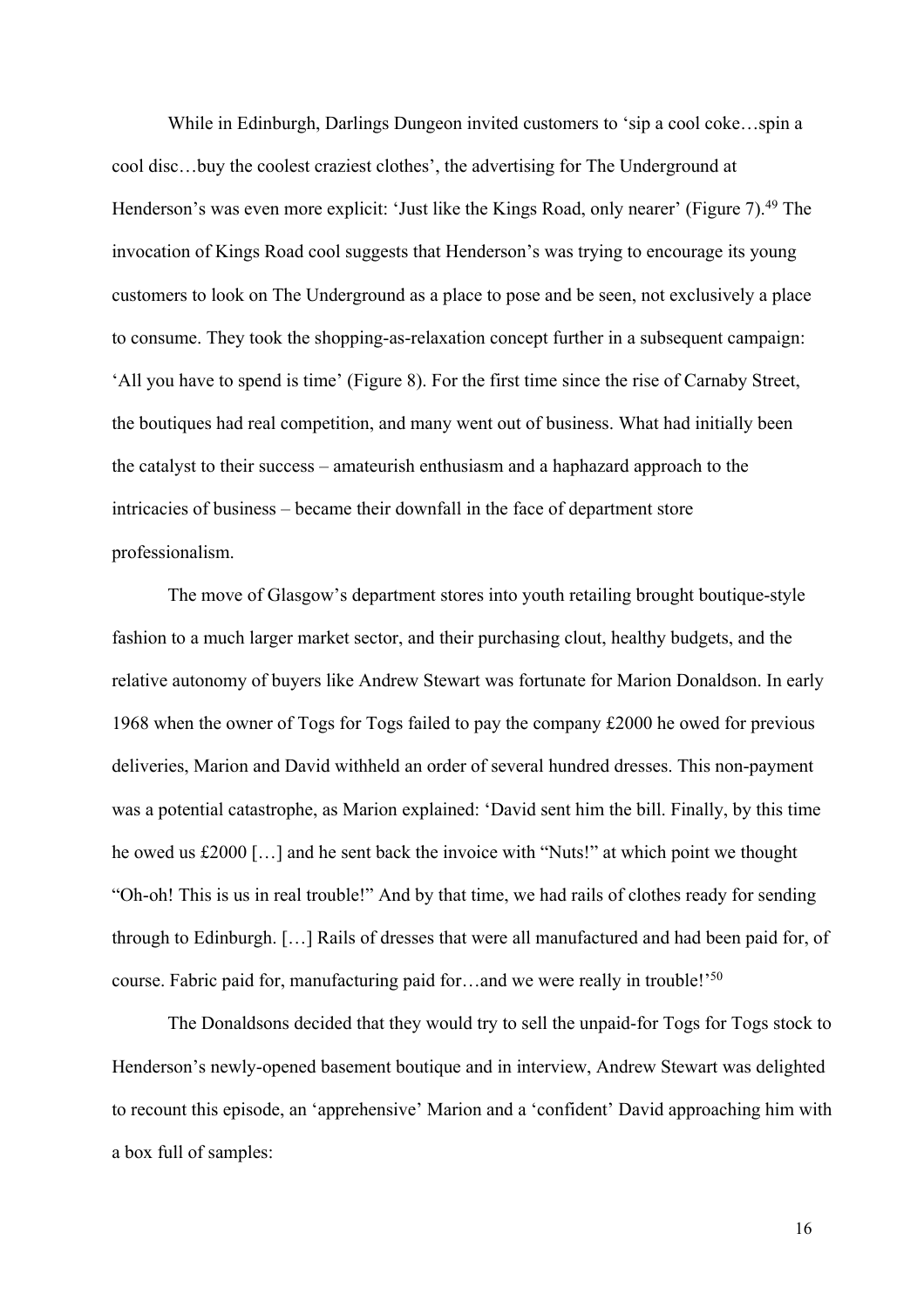Down the stairs came…and I can actually physically remember these two, this couple coming down…Marion and David with a box. […] What was striking about the merchandise when the box was open was first of all, the material. The fabric, the pattern, and then the detail of lace […] And the colours, right? And I hadn't actually seen anything like this particular presentation [...]. So, I said, 'Right, let's have a look at this,' and I got one of my girls to try it on. And the girl came out of the dressing room, and said, 'Oh, Andrew, this is really pretty!'. Now, 'pretty' wasn't a word we used […] our customers weren't looking to be pretty. But this was in keeping with the time, as it were, but it was also pretty and very flattering to wear. So, I said, 'Right, I think we'll go for this'. 51

This was the start of a profitable relationship between Henderson's and Marion Donaldson, and also the start of Marion Donaldson breaking away from the vibrant but fiscally unreliable boutique sector, which was, in any case, already in decline. Although keen to still deal with boutiques that could compete under pressure from department store competition – Campus, Aquarius, and a few others – many boutiques, including In Gear and Togs for Togs eventually faltered and went out of business by the end of the decade.<sup>52</sup> This was not just happening in Scotland. At the liquidation proceedings of one Carnaby Street boutique, the young owner lamented her bad luck. After six months of excellent trading, she had suffered two bad seasons. 'The first was caused by increased competition from other Carnaby Street traders; the second by competition from the big department stores which had by then entered the boutique business.'53 As Phillipa Sidney had warned her readers in *Petticoat*, 'At one time, builders used to be the most likely types to attend bankruptcy courts, then it was hairdressers, and now it is boutique owners.'54

As the 1960s drew to a close, department stores came to dominate fashionable boutiquestyle retailing in Scotland and across the United Kingdom; even John Stephen himself opened a department store, a three-storey monument to the boutique-as-lifestyle concept, with a restaurant,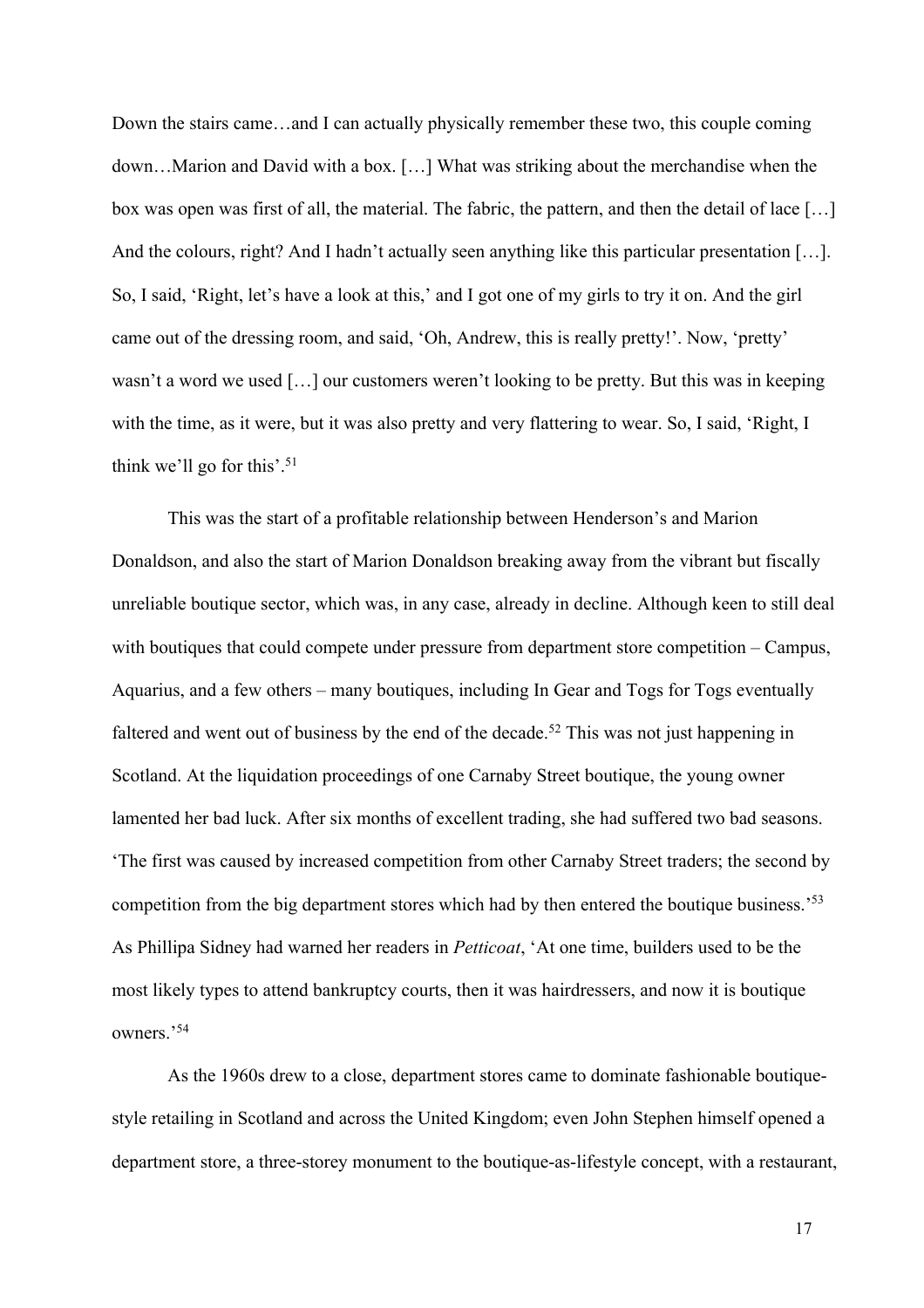a wig bar, and a dedicated men's haberdashery section.<sup>55</sup> Department stores were able to retain new design talent with their professionalism and payment on time, and this was a major factor in their successful fashion coup – for Marion and David Donaldson, the economies of scale were irresistible. With customers all over Scotland and as far south as Newcastle by 1967, they were fulfilling orders for hundreds of garments every week, and both the fabric and the manufacturing had to be paid for. Had Andrew Stewart not come to the rescue in buying up the withheld Togs for Togs stock, a £2000 debt could have meant bankruptcy. It taught Marion and David a valuable lesson: to avoid over-reliance on any one retailer. As Marion explained, 'It gave us a very cautious kind of view.'56

By 1968 the bulk of Marion Donaldson clothes in Scotland were being sold not in independent boutiques, but in boutique-style concessions in department stores. While Marnie Fogg has condemned department store appropriation of boutique culture, arguing that it 'had become debased as every desperate department store threw a cordon around a corner of the shop that didn't contain cutlery or cushions, played loud music, and called it a boutique', in Glasgow, department store intervention in boutique culture went far beyond base appropriation.<sup>57</sup> It shaped new a new retail agenda and invited a new generation of Glaswegians to embrace these 'palaces' of consumption as integral spaces of creative enterprise and urban fashionability. Andrew Stewart's efforts at The Underground (for example, having his staff dress in the latest fashions as an example to young shoppers and providing dedicated leisure space), demonstrate one aspect of how this worked in practice, showing that in Scotland department stores were powerful agents in democratising, demystifying, and deciphering metropolitan boutique culture for local markets.

#### GUERRILLAS VS BIG BATTALIONS

By 1969, 'Swinging London' was over. Carnaby Street was more sad and seedy than swish and switched on, and all across the country the boutique concept was in its death throes.<sup>58</sup> The Editor of *Drapers' Record* was delighted to report the news: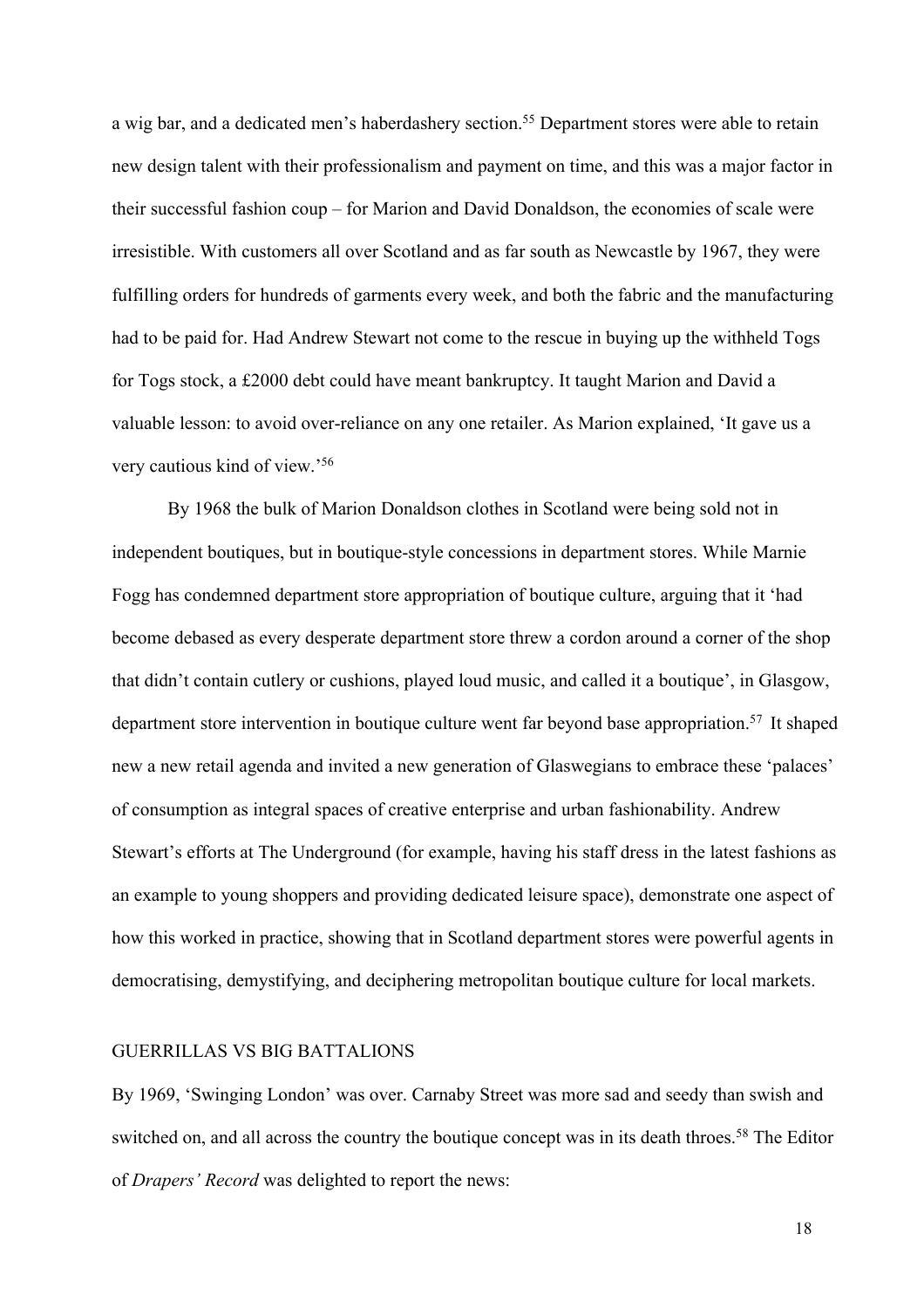Fashion is on the march again – and this time it is the big battalions not the guerrillas who are out in force […]. Once – and not so long ago – there were prophets by the hundred who foretold the imminent demise of the big stores, who pinned their faith to the boutiques when it came to setting the pace for selling fashion. […] But in the end, the sheer weight of professionalism and expertise has proved its worth. Over the past 18 months, one store after another […] has come forward with heavily capitalised ventures that are transforming the store image […]. Special departments have leaped forward, dedicated to promoting fashion on the highest level to the most highly fashion-conscious customers...the under 25s.<sup>59</sup>

As he so gleefully made clear, the boutique was dead, but he could not deny that it had been the catalyst to a profound and material change in British retailing. By 1970 in Glasgow, the next wave of retail disruption was in full swing and cheap-and-cheerful high street fashion shops targeting the youth market had become commonplace. Shops with cheeky, *Carry On*-style nodand-wink names like Fanny's Keyhole (620 Gallowgate) (Figure 9) and Bird's Bazaar (90 West Regent Street) retained the most appealing aspects of boutique retailing (loud music, eyecatching graphics) but rather than claiming elite status within stylish commercial enclaves, they were often located on the fringes of the city centre among what were traditionally the manufacturing areas. These shops specialised in inexpensive, fast fashion as well as newlyfashionable branded goods such as Wrangler jeans and Ben Sherman shirts. Popular with the latest under-25 demographic and catering to their natural expectations for trendy clothes they could afford to buy every week (this was no longer a novelty), these new fashion shops concentrated their merchandise and marketing in piling it high, selling it cheap, and making it fun.

Also in 1970, Henderson's department store and its popular Underground boutique was closed down – the House of Fraser group had acquired the business and promptly closed the doors.60 Other local department stores and their boutique departments were struggling to keep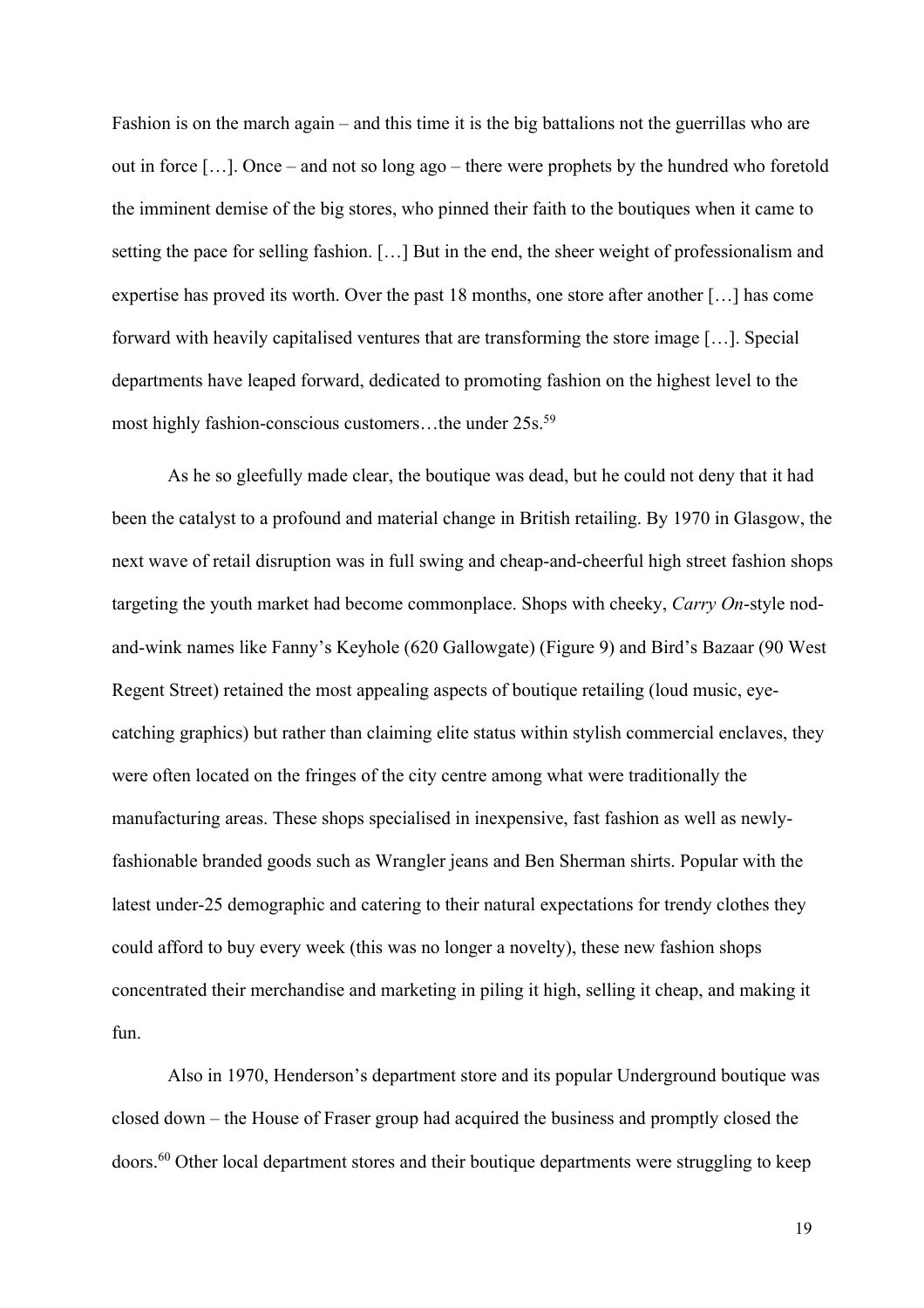pace with the rapid changes in consumption patterns and the increased competition from cheaper shops like Fanny's Keyhole and Bird's Bazaar. To compound these problems, the powerful multiple chains had recognised the potential rewards of catering to the youth market and had followed the department stores into the boutique bonanza, tentatively at first, but with gusto once the profit potential was clear.<sup>61</sup> Like the department stores before them, the multiple retailers with their existing high street properties, were geographically well-placed and – importantly – well-financed; this meant that they could quickly build recognisable brands and put those brands on high streets around the country. Of these multiples, vertically-integrated chain stores that designed, manufactured, and retailed the bulk of their own merchandise, such Lewis Separates, C&A Modes, Peter Robinson, and Richard Shops were quick to acclimatise to the needs and desires of the young fashion-conscious shopper.62 Lewis Separates, a family-owned retail powerhouse, was the pioneer of diversification. Mimicking the atmosphere and appearance of the initial Carnaby Street and Kensington boutiques, Lewis Separates opened the first of their Chelsea Girl boutique chain in 1965.63 It was a great success; by 1970, all seventy Lewis Separates stores had been converted into Chelsea Girl shops, and subsequently Chelsea Girl became one of the most recognisable and popular fashion destinations for young women on the British high street. Within a few short years, Chelsea Girl was joined by a cohort of similar retailers – all subsidiaries of the giant retail corporations – aimed at the under-25 market. Peter Robinson's Top Shop, which had been a boutique-style concession in its stores since 1964, and Selfridge's Miss Selfridge which first opened as a concession in 1966, became a chain of very successful stand-alone high street shops in the early 1970s.<sup>64</sup> Eventually, store-by-store, multiple retailers expanded their offering and made every high street an identikit, watered down version of Carnaby Street at its most swinging.

# **CONCLUSION**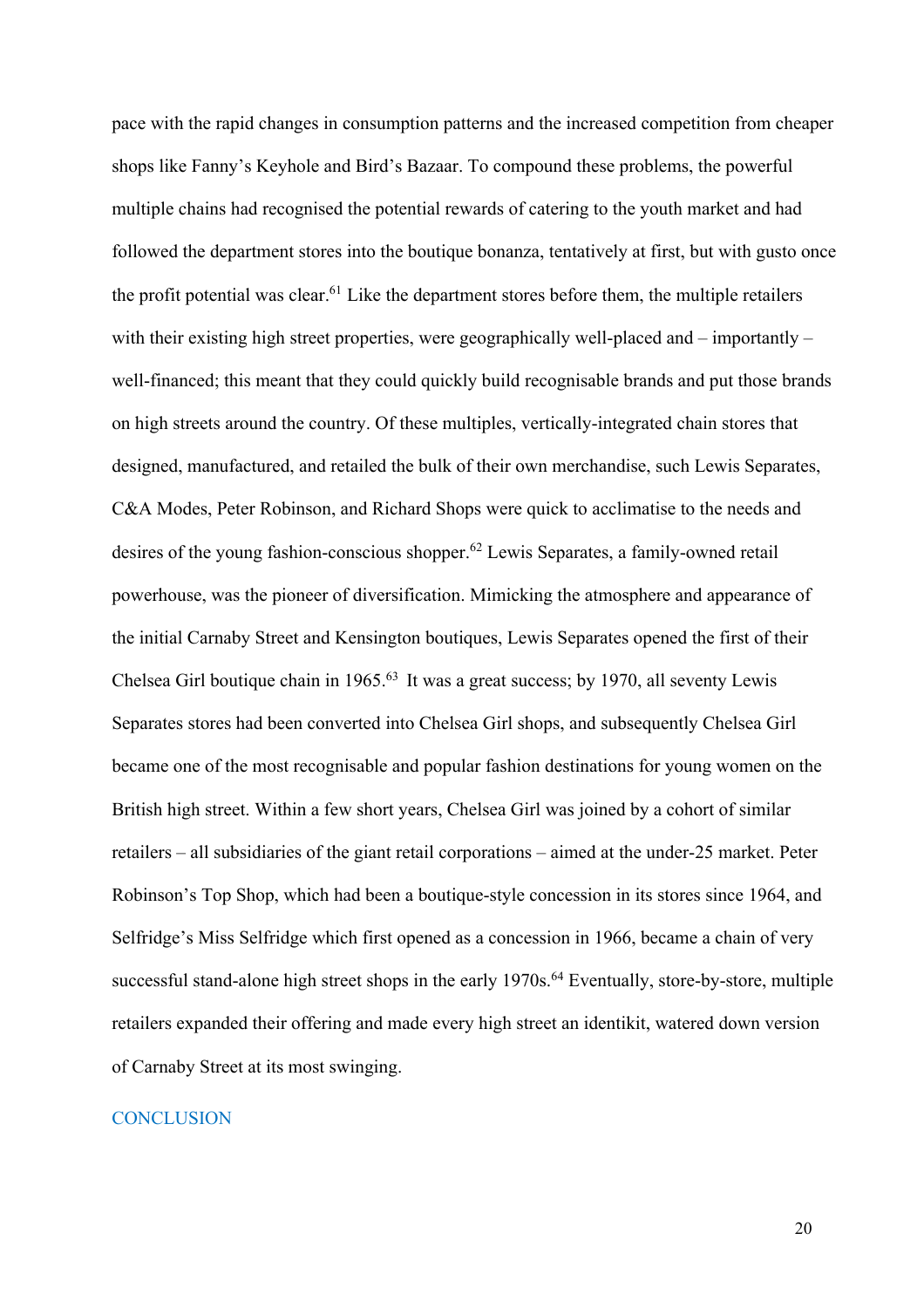The boutique concept was elastic, and was applicable across a range of retail environments; it was stretched first by department store intervention and subsequently by multiple retailers who used it as a template for a new kind of fast-paced but homogenous high street. While the original boutique retailers may have been dismayed to see their ideas and innovations become industry standard, appropriated and subsumed by corporate retailers, for those that survived the boutique bonanza, the truth was that they themselves and the designers they had helped to establish had already evolved beyond the boutique concept. Shops like Campus, for example, which had started out as a typical Gibson Street boutique, soon progressed into a chic independent fashion store selling expensive, high-quality clothes with a sharp focus on design and style. Marion and David Donaldson had also evolved beyond boutiques; by 1970 Marion Donaldson clothes were designed with an older, more discerning (and importantly, wealthier) market in mind. Such was their success, the Donaldsons spent much of the following decade trying to keep pace with the rapid growth of their business which had far exceeded its Glasgow boutique origins; by 1975, their customer base extended from the Highlands of Scotland to Saudi Arabia via a whole range of retail contexts. Boutiques provided a fertile starting ground for all that subsequent success, and although it is true that the swinging sixties – especially in the context of fashion and shopping – has left a legacy that refuses to go away, this assessment of its rise and evolution in Scottish terms allows for a fresh appraisal of its manifestation and impact beyond London and beyond the 1960s.

#### ACKNOWLEDGMENTS

The research leading to this article would not have been possible without the help of Marion and David Donaldson – I am indebted to them for their continued support and generosity. Thanks also to Christine Stevens and Alexandra Kim for their help and advice with revisions, and to the anonymous peer reviewers for their kind and constructive feedback. The original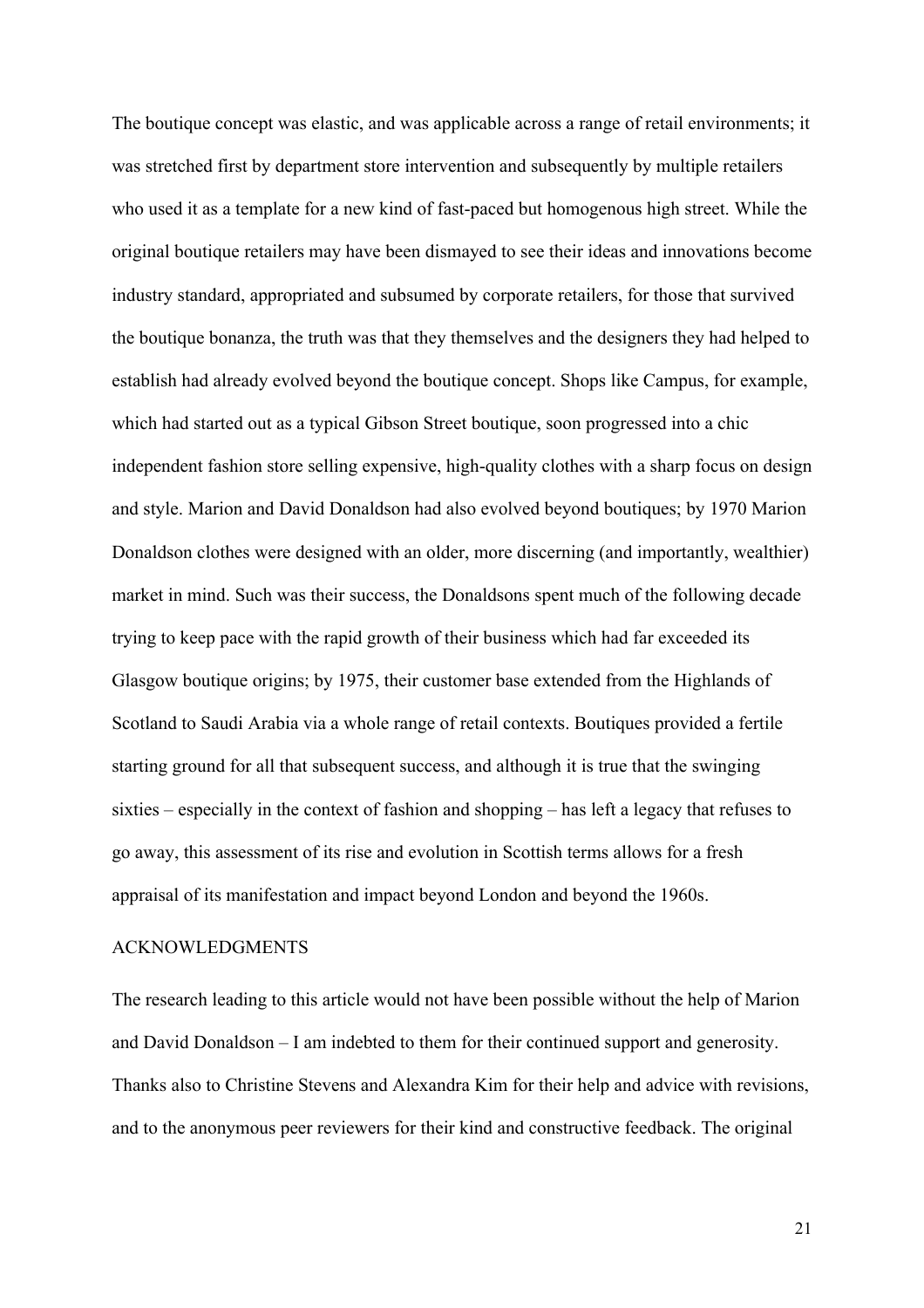research for this article was supported by the Economic and Social Research Council under grant number ES/I902414/I.

#### ORCID https://orcid.org/0000-0002-3154-0013

# **REFERENCES**

<sup>1</sup> M. Donnelly, *Sixties Britain: Culture, Society and Politics* (London: Routledge, 2005), p. 3.  $<sup>2</sup>$  Ibid.</sup>

<sup>3</sup> C. Breward, "Goodbye Baby, and Amen": A Postscript for the Swinging Sixties', in *Swinging Sixties: Fashion in London and Beyond, 1955–1970*, ed. by C. Breward, D. Gilbert and J. Lister (London: V&A Publishing, 2006), p. 121. *Swinging Sixties* was one of several outputs (including a V&A exhibition) arising from the research project, 'Shopping Routes: Networks of Fashion Consumption in London's West End 1945–1979'. The project challenged the mythology of 'Swinging London', but as David Gilbert made clear in a separate publication, its intention was 'not to provide the "real" story of fashion and consumption practices in the West End during the 1960s as a corrective to the mythologies of Swinging London'. See D. Gilbert, 'The Youngest Legend in History': Cultures of Consumption and the Mythology of Swinging London', *The London Journal*, 31, 1 (2006), 1–14.

<sup>4</sup> This article is based on the author's doctoral research ('Marion Donaldson and the Business of British Fashion, 1966-1999', University of Glasgow, 2018) which was itself based on research in the Marion Donaldson Collection, a private archive comprising business and administrative accounts, photograph albums, press-cuttings and scrapbooks, marketing and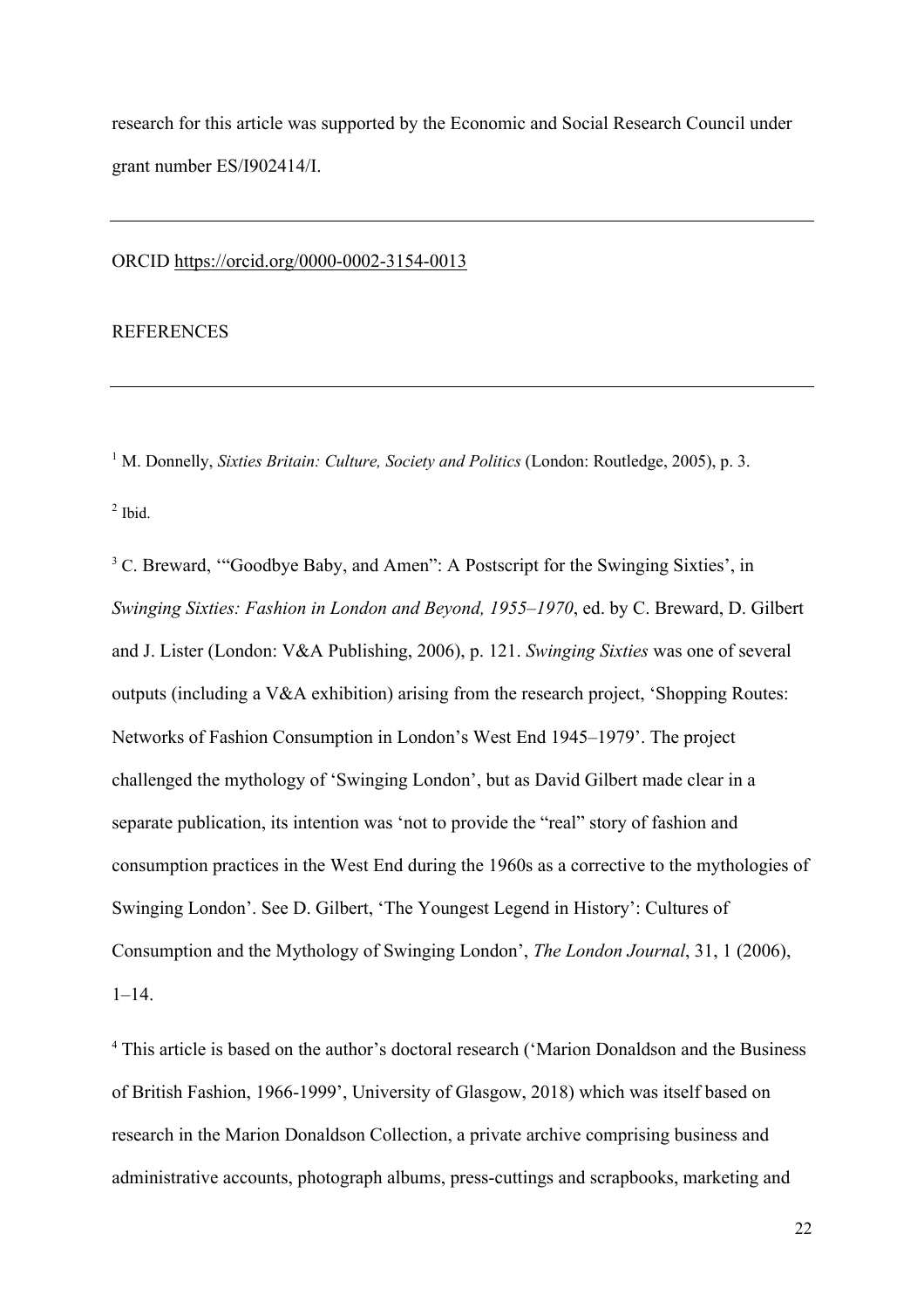advertising materials, and some ninety garments. The Marion Donaldson Collection remains the property of the Donaldson family. The oral histories (eighteen interviews in total with Marion and David Donaldson, their staff, and associates) are held at the University of Glasgow and will be available for consultation after April 2022.

<sup>5</sup> While the Scottish textile industries are well-served in literature, having enjoyed the attentions of a long line of meticulous economic and labour historians, the fashion industries have been uniquely neglected and (beyond museum catalogues) are almost entirely absent in the historiography of modern Scotland. There are a few exceptions, notably *Keeping Glasgow in Stitches*, ed. by L. Arthur (Edinburgh: Mainstream Publishing, 1991).

<sup>6</sup> S. Cole, *Don We Now Our Gay Apparel: Gay Men's Dress in the Twentieth Century* (London: Bloomsbury, 2000).

<sup>7</sup> R. Lester, *Boutique London, A History: King's Road to Carnaby Street* (Suffolk: Antique Collectors' Club, 2010), p. 9.

<sup>8</sup> Ibid., pp. 15–16.

<sup>9</sup> A. O'Neill, 'John Stephen: A Carnaby Street Presentation of Masculinity 1957–1975', *Fashion Theory: The Journal of Dress, Body and Culture,* 4, 4 (2000), 487-506, p. 489.

<sup>10</sup> F. MacCarthy, 'Boutique Sans Mystique', *The Guardian,* 20 August 1965, p. 8.

<sup>11</sup> D. Gilbert, 'Out of London', in *Swinging Sixties*, p. 114; according to one report by the Clothing Economic Development Committee and Associated Independent Consultants Ltd., by 1967, teenage girls' disposable income was such that their purchases accounted for almost half the total women's outerwear sold, disproportionate to their share of the population. For more see S. Majima, 'Fashion and Frequency of Purchase: Womenswear Consumption in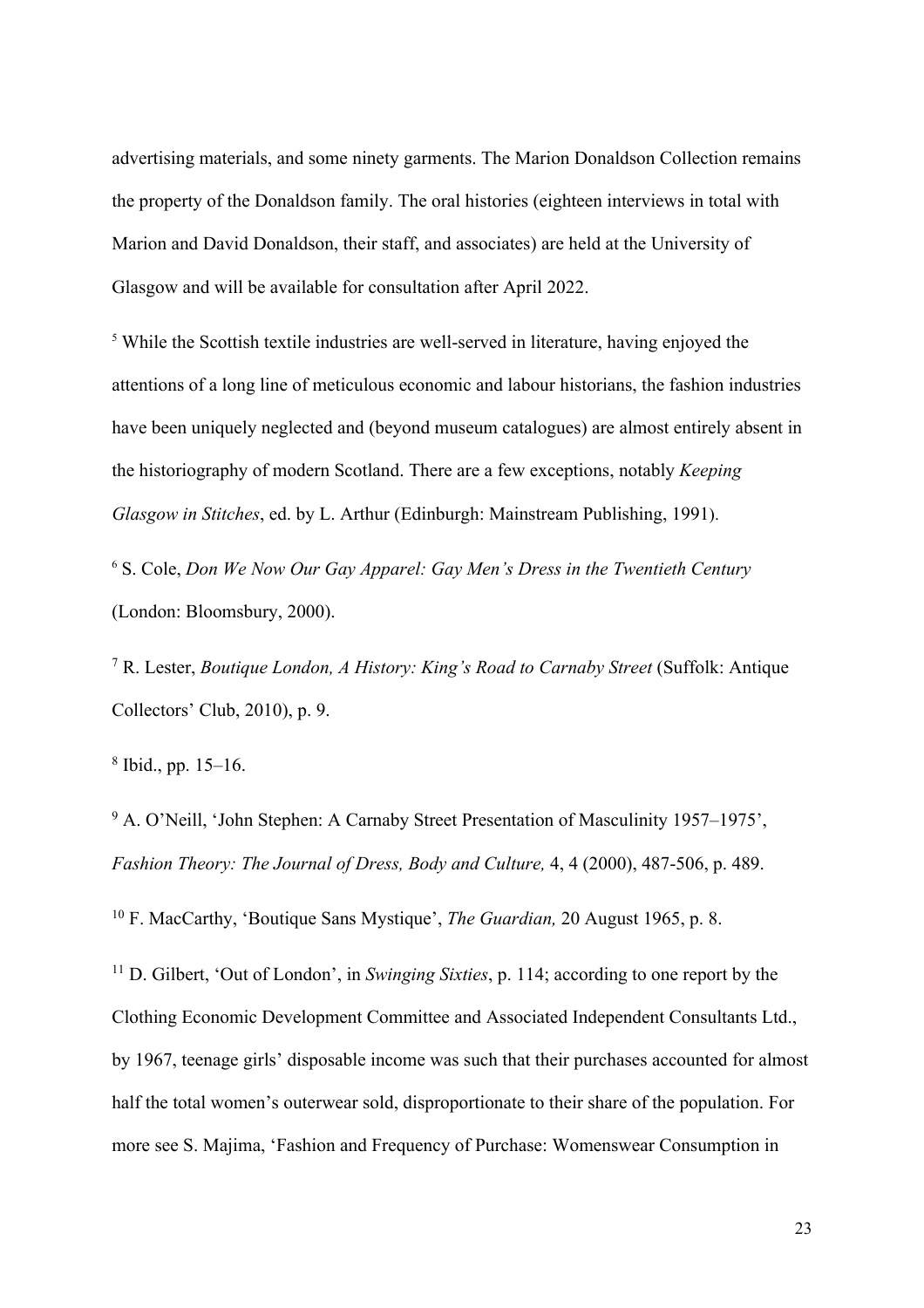Britain, 1961–2001', *Journal of Fashion Marketing and Management: An International Journal*, 12, 4 (2008), 504.

<sup>12</sup> Published weekly in London since 1887, *Drapers' Record* was Britain's most widely-read fashion trade paper throughout the twentieth-century and was widely considered the voice of authority in the trade.

<sup>13</sup> 'With it Among the Mills', *Drapers' Record*, 9 October 1965, p. 12.

<sup>14</sup> 'It's Only a Shop', *Drapers' Record,* 9 October 1965, p. 28.

<sup>15</sup> This was the period immediately preceding the publication of the now-infamous 'London: The Swinging City' issue of the American *Time Magazine* in April 1966.

<sup>16</sup> National titles including *The Times*, *The Telegraph*, *The Guardian*, and *The Daily Mirror*, for example, were all quick to catch on to and embrace youth styles several years before *The Glasgow Herald* or the *Evening Times* acquiesced.

<sup>17</sup> A. Donaldson, 'Safe But Sound the Slogan', *The Glasgow Herald,* 19 January 1966, p. 7; A. Downie, 'Fashion's Outlook is Shorter Still', *The Glasgow Herald,* 3 January 1966, p. 8.

<sup>18</sup> *Evening Times*, 8 January 1966, p. 3.

<sup>19</sup> P. Jephcott, *Time of One's Own: Leisure and Young People* (Edinburgh: Oliver & Boyd, 1967), p. 61.

<sup>20</sup> E. Lyon, 'When the Trendsetters Grow Up', *Evening Citizen,* 26 January 1966, p. 4.

<sup>21</sup> Anon, '£50 Worth of Clothes to be Won', *Evening Citizen,* 1 January 1966, p. 4.

<sup>22</sup> For more on 'vicarious consumption' see D. Gilbert, 'Out of London', pp. 102–120; for more on the regional English experience of consuming 'Swinging London' see K. Milestone,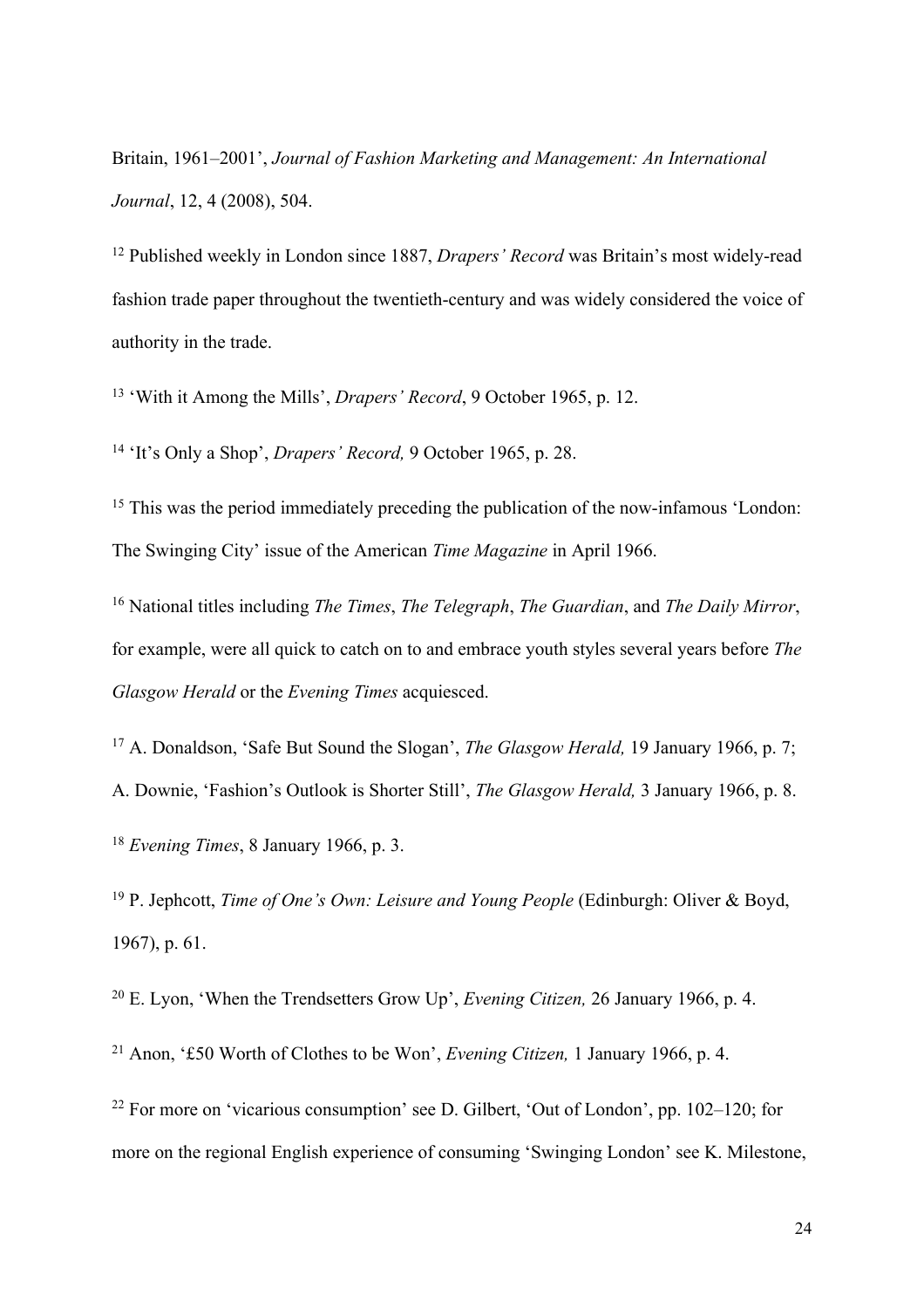'Swinging Regions: Young Women and Club Culture in 1960s Manchester', *Film, Fashion & Consumption*, 7, 2 (2018), 179–194.

<sup>23</sup> E. Lyon, 'Scene 66', *Evening Citizen,* 23 March 1966, p. 5.

<sup>24</sup> 'Stramash! Beatstalkers Mobbed as They Open Boutique', *Evening Times,* 20 January 1966, p. 1.

<sup>25</sup> D. Gibson, 'The Big Three Who Put on the Big Noise,' *Evening Times,* 28 Dec. 1965, p. 5. <sup>26</sup> M. Pel and B. Hulanicki, *The Biba Years: 1963–1975* (London: Harry N. Abrams, 2014), p. 51

<sup>27</sup> Modrock does not appear in local newspapers again after its opening (which itself was only covered in the press, it seems, because of the appearance of the popular local band, the Beatstalkers. One post on Facebook's 'Lost Glasgow' page on 11 July 2016 <www.facebook.com/lostglasgowofficial>, included comments from users who had attended Modrock's opening, but who never visited again with some speculating that it closed in the summer of 1966 [last accessed 9 August 2017].

<sup>28</sup> E. Lyon, 'Scene 66', *Evening Citizen,* 23 March 1966, p. 5.

<sup>29</sup> M. Fogg, *Boutique: A '60s Cultural Icon* (London: Mitchell Beazley, 2003) p. 17.

<sup>30</sup> M. and D. Donaldson in interview, 14 February 2017.

<sup>31</sup> There are several un-dated press clippings from the summer of 1966 in the Marion Donaldson Collection that refer to Marion as such. One slightly later dated example is R. Turberville, 'Marion is Going to be Scotland's Mary Quant', *Evening Express,* 13 March 1967, p. 6.

<sup>32</sup> M. and D. Donaldson in interview, 16 March 2015.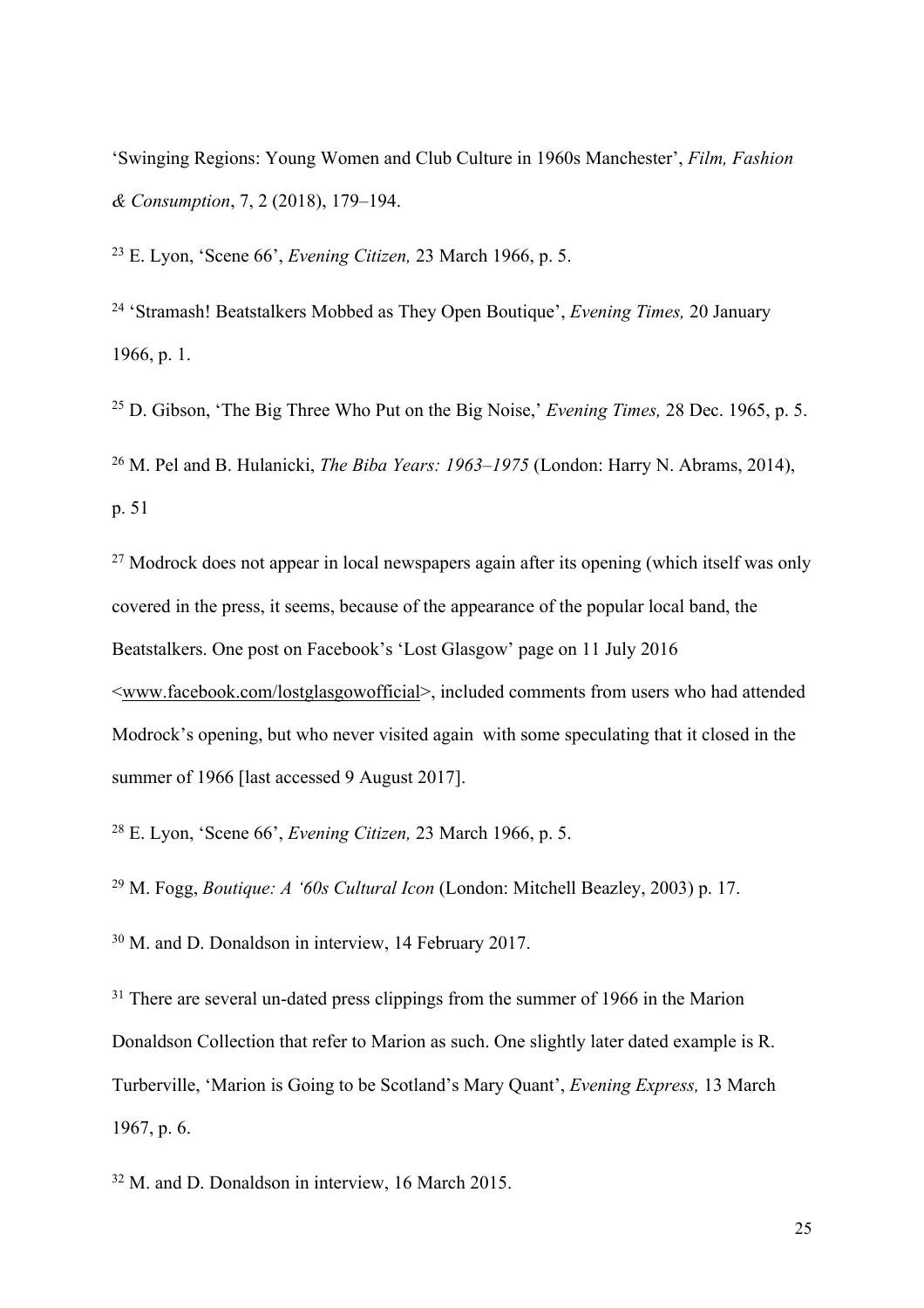<sup>33</sup> S. Majima, 'Fashion and Frequency of Purchase: Womenswear Consumption in Britain, 1961–2001', *Journal of Fashion Marketing and Management: An International Journal*, 12, 4 (2008), 504.

<sup>34</sup> Henry was an early admirer of Marion Donaldson clothes, and Marion and David often made one-off pieces for his public appearances. Some of these clothes survive and now form part of the Stuart Henry collection in Glasgow Museums' European Costume and Textile Collection. Other 1960s fashion and boutique labels in the Henry accession include Glasgow's Arthur Black and Carnaby Street's Male by Paul. For the full Stuart Henry collection see museum numbers: E.1984.116.41/42/43/45/46/48/49/50/51/52/53/71/103.

<sup>35</sup> M. Donaldson in interview, 9 March 2015; boutique names and locations drawn from the Marion Donaldson sales day book which details all boutique sales from November 1966– September 1967, part of the Marion Donaldson Collection.

<sup>36</sup> S. Ashmore, '"I think they're all mad": Shopping in Swinging London', in *Swinging Sixties*, p. 73.

<sup>37</sup> P. Sidney, 'So You Want to Open Your Own Boutique', *Petticoat,* 7 October 1967, pp. 6– 7.

<sup>38</sup> Sidney, p. 7.

<sup>39</sup> R. Fairley, *A Bomb in the Collection: Fashion with the Lid Off* (Brighton: Clifton Books, 1969), p. 66.

<sup>40</sup> 'Miss Daly Boutique is a Success', *Drapers' Record,* 4 December 1965, p. 16.

<sup>41</sup> A catalogue promoting the Miss Daly boutique's selections for autumn winter fashions *c*.1967 is startlingly conservative in tone, styling and product. In one feature, 'Dalys Gets Down to the Heart of Fashion' the writer explains (seemingly through gritted teeth) how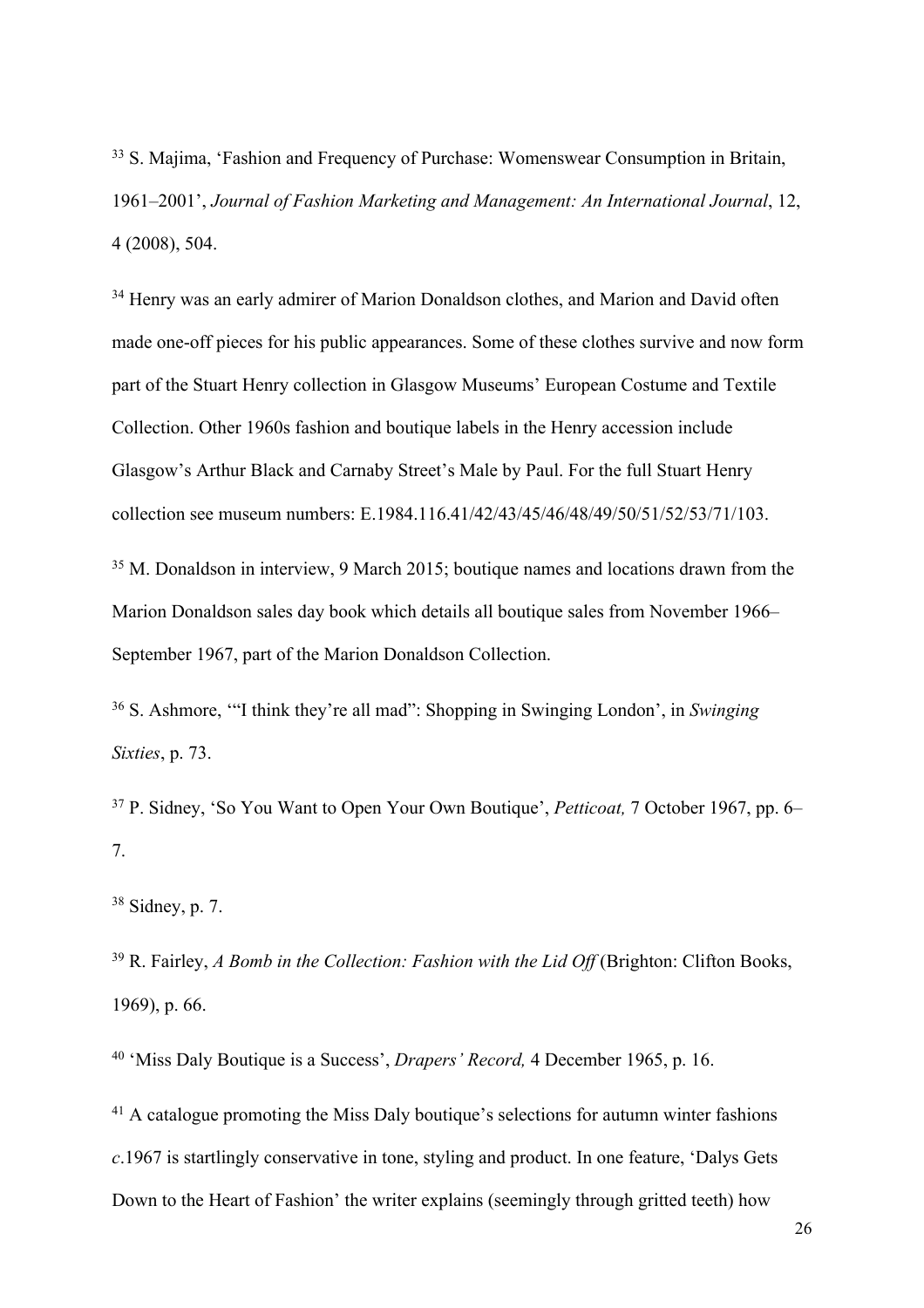'fashion has become a way of describing a classless and essentially young society. […] It has broken all the rules of what was acceptable to do and what was not. This has been tremendously exciting and refreshing but has left us with no accepted fashion leader to dictate our choice of colour and line.' The House of Fraser Archive, University of Glasgow Archives and Special Collections, FRAS 77.

<sup>42</sup> In London, for example, the rapid ascent of the boutique format in retailing represented yet another damaging blow to many of the 'dinosaur' department stores that had been prominent in metropolitan cultures of consumption. For more on the adaptability and vulnerability of the department store see S. Ashmore, 'Extinction and Evolution: Department Stores in London's West End, 1945–1982', *The London Journal*, 31, 1 (2006), 41–63.

<sup>43</sup> A. Stewart in interview, 6 June 2017.

<sup>44</sup> Ibid.

 $45$  Ibid.

<sup>46</sup> *Evening Citizen*, 17 March 1967, p. 7.

<sup>47</sup> A. Stewart in interview, 6 June 2017.

<sup>48</sup> A. Adburgham, 'Second Breath in the Stores', *The Guardian*, 4 March 1969, p. 9.

<sup>49</sup> Advertising material in press-cutting scrapbooks, part of the Marion Donaldson Collection.

<sup>50</sup> M. Donaldson in interview, 16 March 2015.

<sup>51</sup> A. Stewart in interview, 6 June 2017. Andrew's mention of the 'Young Idea' department is in reference to the 'official' name of the department in the Henderson's corporate hierarchy.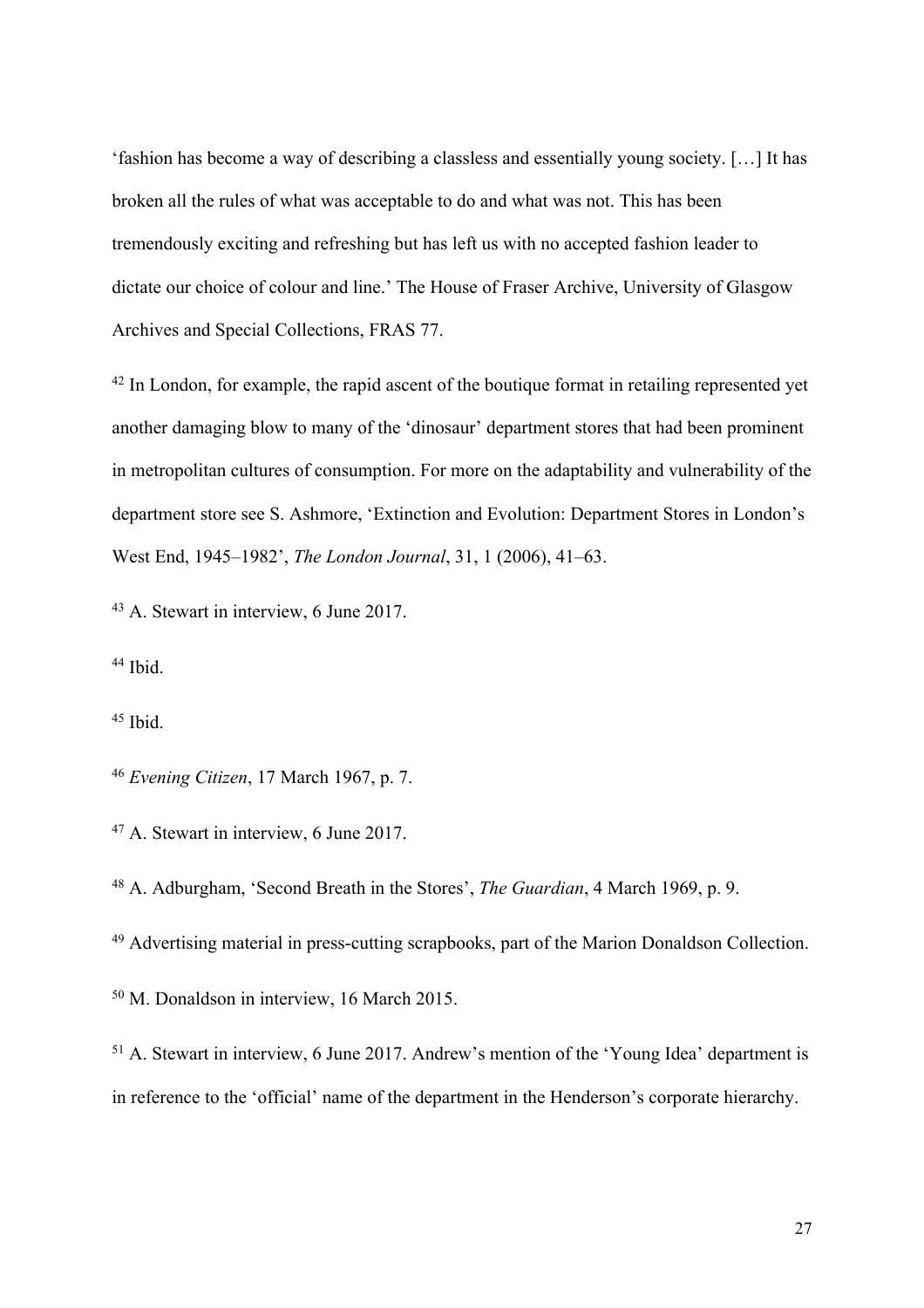<sup>52</sup> Togs for Togs expanded too quickly and went bankrupt through cash flow difficulties, while In Gear succumbed to inexperienced management. M. and D. Donaldson in interview, 16 March 2015.

<sup>53</sup> A. Adburgham, 'Back to the Bazaar: Shops and Shopping', *The Guardian,* 28 September 1967, p. 6.

<sup>54</sup> Sidney, 'So You Want to Open Your Own Boutique', p. 6.

<sup>55</sup> A. Adburgham, 'Shops and Shopping', *The Guardian*, 27 February 1968, p. 7.

<sup>56</sup> M. Donaldson in interview, 4 October 2016.

<sup>57</sup> Fogg, *Boutique,* p. 181.

<sup>58</sup> BBC1, *Three Swings on a Pendulum*, first broadcast 8 Jun. 1967, <www.bbc.co.uk/programmes/p00rzw31> [last accessed 7 April 2021].

<sup>59</sup> 'Point of View', *Drapers' Record,* 15 March 1969, p. 24.

<sup>60</sup> It is unclear why House of Fraser closed Henderson's; as yet efforts to find archival evidence to explain the closure have been unsuccessful. House of Fraser were known to acquire rival businesses, and it is possible that while The Underground was successful, the other Henderson's departments were less able to compete with changing shopping habits and therefore the business as a whole was failing.

 $61$  'Multiple' retail enterprises have generally been defined as 'a firm, other than a Cooperative society, possessing ten or more retail establishments.' See, A. Alexander, G. Shaw, and D. Hodson, 'Regional Variations in the Development of Multiple Retailing in England, 1890–1939', in *A Nation of Shopkeepers: Five Centuries of British Retailing*, ed. by L.

Uglioni and J. Benson (I.B. Tauris: London, 2003), p. 129.